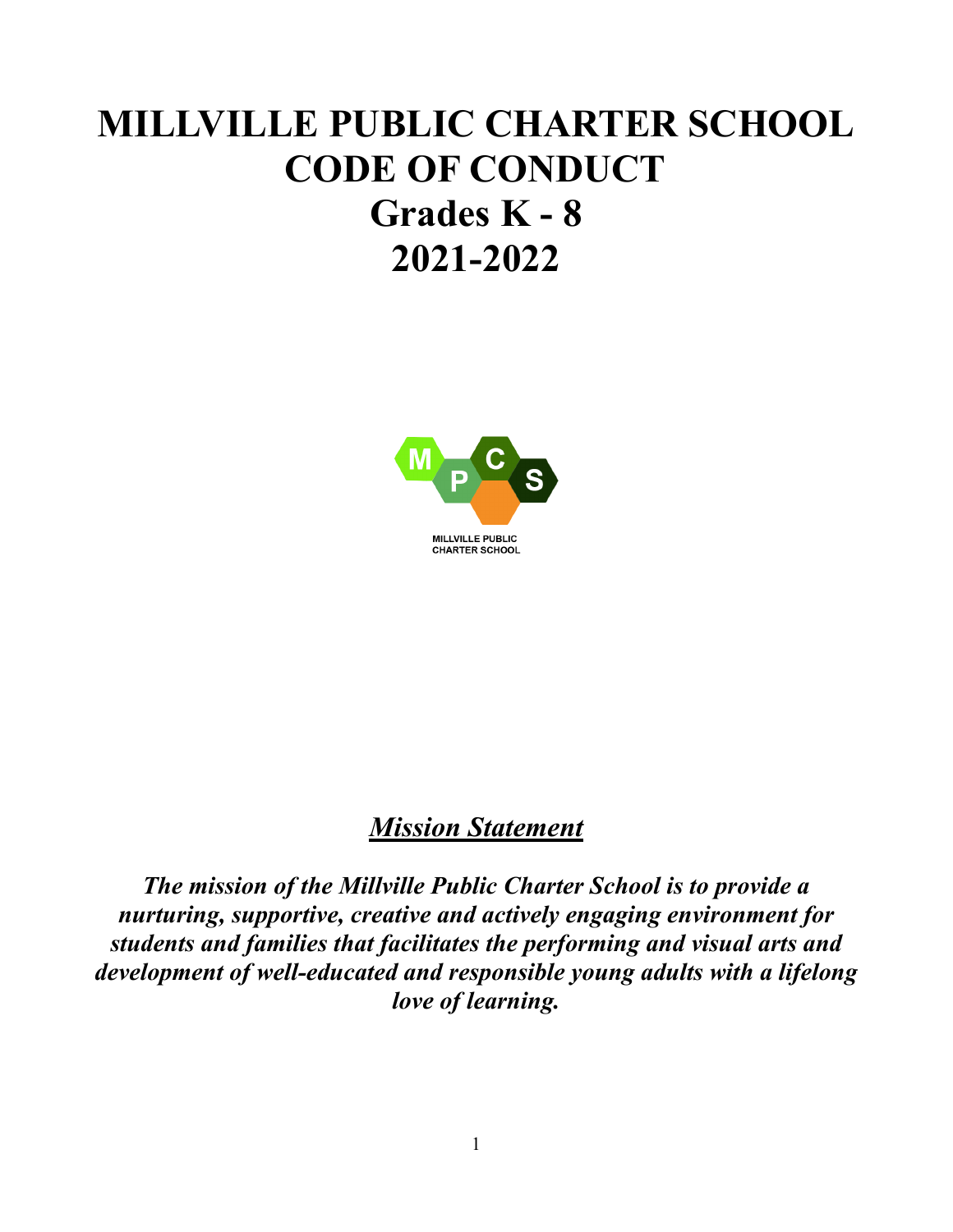#### **Millville PUBLIC CHARTER SCHOOL CODE OF CONDUCT Grades K -8 2020-2021**

#### **PURPOSE**

The purpose of this Code of Conduct is to acquaint you and your parents/guardians with helpful information in order to provide for the smooth operation of our school. Please review it very carefully and keep it handy for reference to daily routines and general procedures. We want you to know what is expected of you and what you can expect from your school. *This is your formal notification of the rules and procedures under which we operate.*

#### **EXPECTATIONS FOR STUDENT BEHAVIOR – Policy 5500**

Students, parents, school administrators, and the board of education all believe that pupils should commit themselves to learning and to the development of their unique potential. We believe that it is important to help students realize that their own attitudes and acts are directly related to their school experience and that of their classmates. With the support and assistance of school personnel and parents, all students have the capacity to demonstrate actions which contribute to the effectiveness of schools and the worth of their learning experiences.

Therefore, we, the students, parents, teachers, administrators, and members of the Board of Trustees of Millville Public Charter School expect all students to fulfill the behavioral expectations of the school community, and to:

- 1. Prepare mentally and physically for the process of learning.
- 2. Respect the person, property, and intellectual and creative products of others.
- 3. Take responsibility for their own behavior.
- 4. Use time and other resources responsibly.
- 5. Share responsibilities when working with others.
- 6. Meet the requirements of each course of study.
- 7. Monitor their own progress toward school objectives.
- 8. Communicate with parent(s) or legal guardian(s) and appropriate staff members.

#### **STUDENT RESPONSIBILITIES**

Below is a partial list of student responsibilities and expectations, equal in measure with their age and ability, which are necessary to improve the overall climate of the school.

- 1. Attend school on a regular basis.
- 2. Be on time to school and to all classes.
- 3. Come to class prepared with homework completed, pencil, paper, and textbooks.
- 4. Come to school properly attired.
- 5. Treat teachers, staff members, and fellow students with respect.
- 6. Establish pride in yourself by working to the best of your ability.

#### **EXPECTATIONS FOR PUPIL CONDUCT**

Students are expected to exhibit proper behavior at all times. Such actions as yelling, throwing things, profanity, insubordination, defiance, and disorderly or discourteous acts interrupt a proper educational atmosphere. We expect our students to conduct themselves in a manner that will contribute to the overall educational goals and expectations of the school. We expect our students to develop responsible attitudes of personal conduct and to respect the rights of others in the school. Students do not have the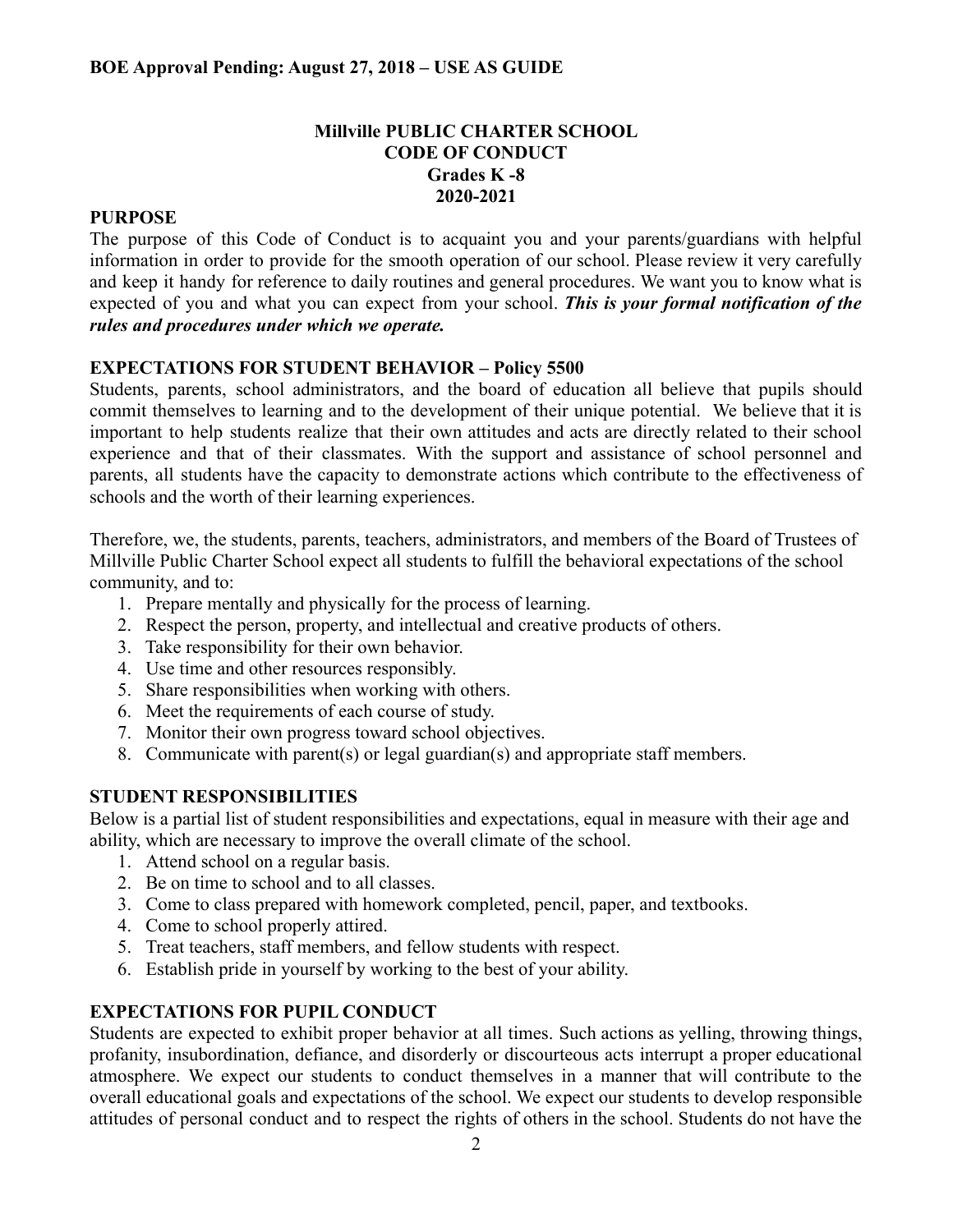right to disrupt or impede the learning process of others, nor does any student have the right to jeopardize the safety and well-being of others in the school. Students are expected to show respect to all adults in the school. Insubordination and defiance of adult authority, or verbal and/or physical abuse of those adults employed in the school will not be tolerated and consequences will be assigned for these offenses. It is the students' responsibility to obey school regulations and procedures and the school staff and administration that enforce them. This responsibility extends to student conduct to, during, and from school as well as in the building itself and on school grounds. Any unlawful act taking place on school grounds or buses before, during, or after school (e.g. athletic events, dances, etc.) not only makes the student subject to penalties which the courts prescribe, but may also result in suspension or dismissal from school.

#### **STUDENT CODE OF CONDUCT**

One very important goal of the school system is to develop positive and constructive student behavior. Thus, discipline must be administered with the goal of changing inappropriate behavior. All aspects of each case will be considered. Administration will conduct an investigation of reported incidents before assigning consequences.

Pupil discipline and code of conduct in the district will be applied without regard to race, color, religion, ancestry, national origin, gender, sexual orientation, gender identity and expression, or a mental, physical, or sensory disability or by any other distinguishing characteristic, pursuant to N.J.S.A. 10:5.

#### **STANDARDS FOR BEHAVIOR**

1. Students are required to attend school and arrive on time.

Inappropriate behavior may include, but not limited to:

- Truancy (unexcused absences)
- Lateness to class or school
- Cutting class/detention
- Leaving the building and/or school grounds without permission
- 2. Students are expected to conduct themselves in an orderly manner on the way to and from school, during school hours (including lunch and recess) and in all activities and programs supervised by the school.

Inappropriate behavior may include, but not limited to:

- Misconduct going to or from school, on school grounds, buses, field trips, assemblies, clubs, dances, athletic games, etc.
- Theft
- Fighting
- Pushing and Shoving
- Use of Force
- Harassment, Intimidation, Bullying
- Sexual Harassment
- Property Damage/Vandalism
- Possession of a weapon
- Possession and/or use of a controlled dangerous substance, intoxicants, narcotics, or tobacco products
- Falsification
- Extortion
- Wrongful Entry
- Littering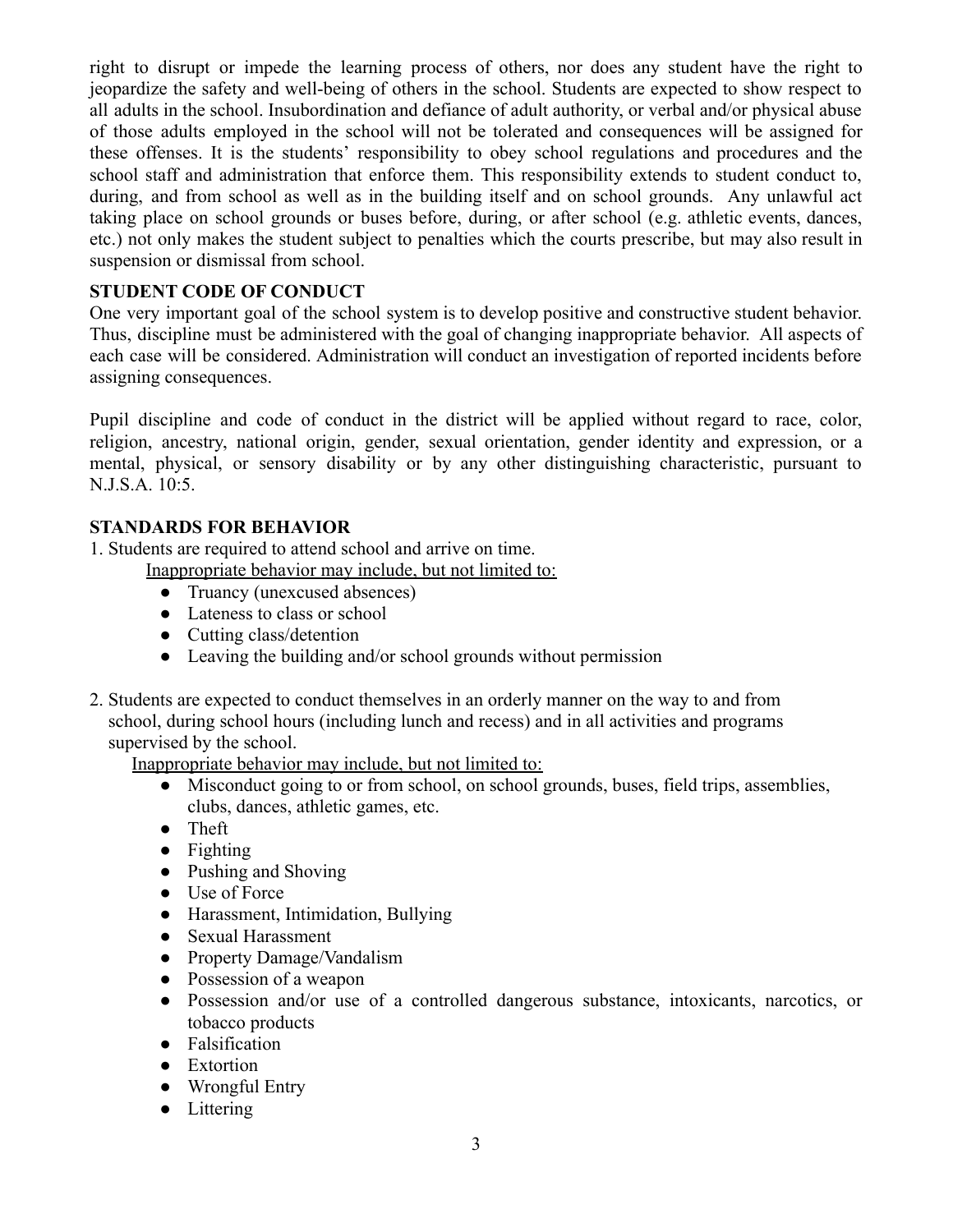- Gambling
- Arson and Exploding Devices
- Falsifying Alarm
- Gang Involvement

3. Students are to respect their teachers in and out of the classroom.

Inappropriate behavior may include, but not limited to:

- Insubordination/Non-compliance with adult directions
- Failure to serve a teacher detention or an administrative detention (lunch or after school)
- Defiance
- Disrespect
- Threats (Verbal or Written)
- Inappropriate language towards staff and students
- Inappropriate behavior towards staff and students
- 4. Students are required to take the appropriate steps to pass all of their classes and to respect the rights of other students to learn.

Inappropriate behavior may include, but not limited to:

- Disrupting class or activities
- Unprepared for class
- Cheating, Forgery, or Plagiarism
- Not doing school work or homework

5. Students are required to follow all other school rules and procedures.

- Inappropriate behavior may include, but not limited to:
	- Bringing a paging device (beeper or cell phone) to school. Cell phones are allowed to be brought to school; they must be turned off and placed in the students' book bag, locker and/or classroom closet during school hours.
	- Dress code violation
	- Failure to wear seatbelt on school bus
	- Misuse of computers and/or computer networks
	- Any act that endangers yourself or others

#### **POSSIBLE CONSEQUENCES**

Inappropriate student behavior exhibited within a classroom, in the halls, lavatories, cafeteria, or any other area in the building or on the school grounds, will be dealt with accordingly. Students who fail to comply with the rules and regulations of Millville Public Charter School will be referred to the Principal's Office and will receive necessary disciplinary action. Parents will be notified by letter or phone and, when necessary, parent conferences will be scheduled.

Disciplinary action will be taken for inappropriate behavior (consistent with due process) and may include, but not limited to, any of the possible consequences stated. In appropriate cases, discipline will be progressive, and take into account prior misconduct and consequences. Parents and students will be liable for illegal behavior by a student. When an unlawful act does occur, prosecution for illegal behavior will be to the fullest extent of the law. When it becomes necessary to administer discipline, the following measures will be used at administration's discretion:

- Detentions teacher, lunch/recess, administrative, after school
- Parent conference
- Loss of cafeteria, technology or media center privileges
- In-School Suspension (ISS)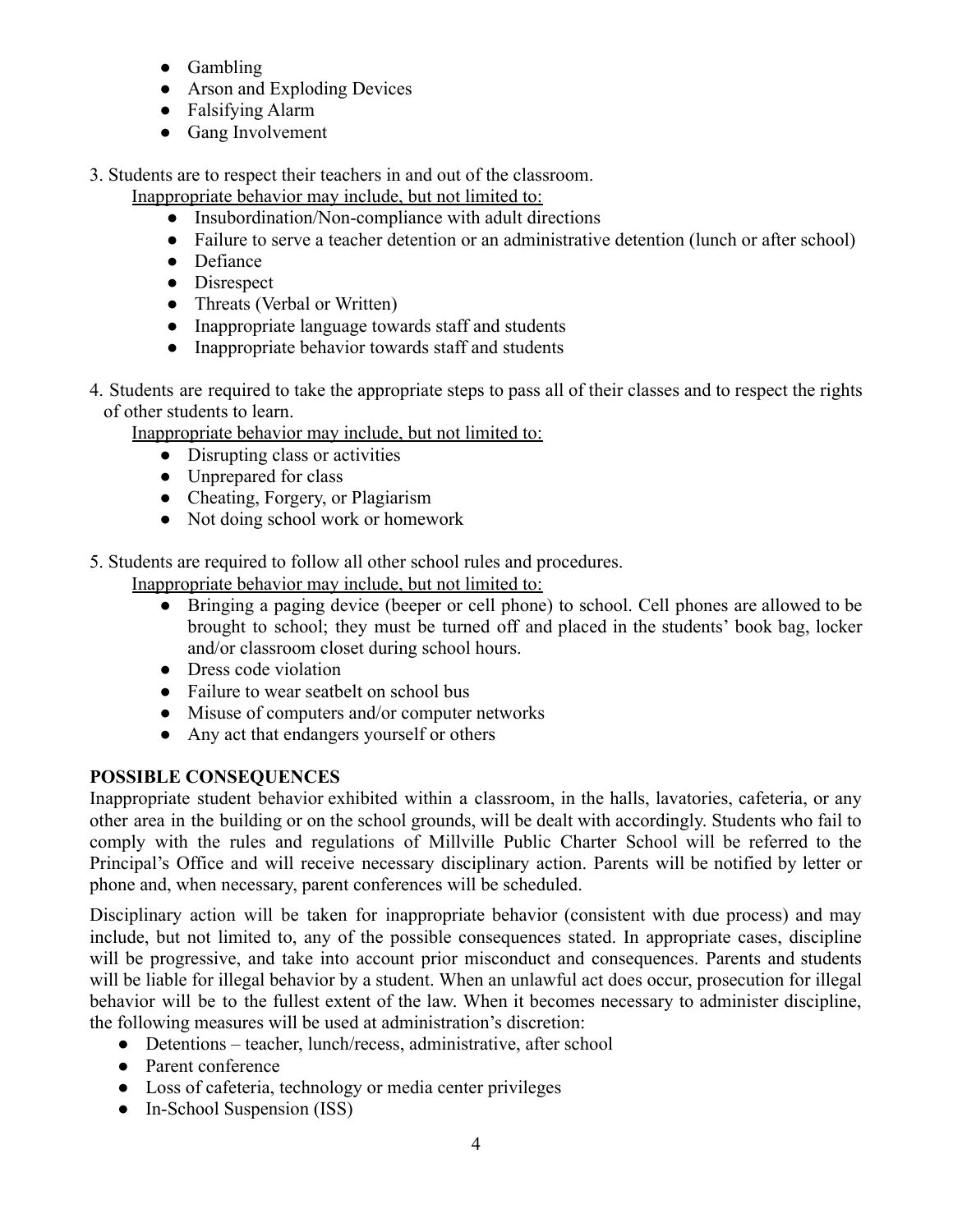- Out-of-School Suspension (OSS)
- Restricted Standing
- Expulsion
- Payment for damaged property
- Completion of an incident report to be filed with the police department
- Charges filed with the police department

*Once a student has been referred to the administration, the administration will evaluate the situation and, in context of the student's disciplinary history and the extent of his/her misbehavior, assign the appropriate disciplinary measures as needed. The administration reserves the right to interpret the Code of Conduct and assign consequences based upon individual situations and circumstances. For some incidents, immediate notification of the police and the County Prosecutor's Office could result in criminal charges.*

#### **IN-SCHOOL SUSPENSION**

Students that receive an In-School Suspension (ISS) will serve their suspension during school hours. Any student receiving an In-School Suspension, for any reason, will not be permitted to attend any non-academic functions, any school functions or extra-curricular activities, before, during and/or after school hours, during the suspension period and for a period of 5 calendar days beginning the day the student returns to school/classroom and after their suspension period has been completed. (See below for a list of activities.) After the first offense when a student is assigned an In-School or Out-of-School Suspension, the restricted standing days increase to 10 days, 15 days, etc., with the possibility of the remainder of the school year, respectively.

| <b>OFFENSE</b>         | RESTRICTED STANDING - CALENDAR DAYS |
|------------------------|-------------------------------------|
| ∣ st                   |                                     |
| $\boldsymbol{\cap}$ nd |                                     |
| 2rd                    |                                     |

#### **OUT-OF-SCHOOL SUSPENSION**

Suspension is the most severe punishment given by the school with the exception of expulsion, and is utilized when serious offenses are committed. When a student is suspended, the parents will be notified by phone and letter. A parent conference, on the phone or in person, with administration will be scheduled in order for the student to be re-admitted. Any student receiving an Out-of-School Suspension, for any reason, will not be permitted to attend any non-academic functions, any school functions or extra-curricular activities, before, during and/or after school hours, during the suspension period and for a period of 5 calendar days beginning the day the student returns to school/classroom and after their suspension period has been completed. (See below for a list of activities.) After the first offense when a student is assigned an In-School or Out-of-School Suspension, the restricted standing days increase to 10 days, 15 days, etc., with the possibility of the remainder of the school year, respectively.

|                    | RESTRICTED STANDING - CALENDAR DAYS |
|--------------------|-------------------------------------|
| 1 st               |                                     |
| $\mathbf{\sim}$ nd |                                     |
| 2rd                |                                     |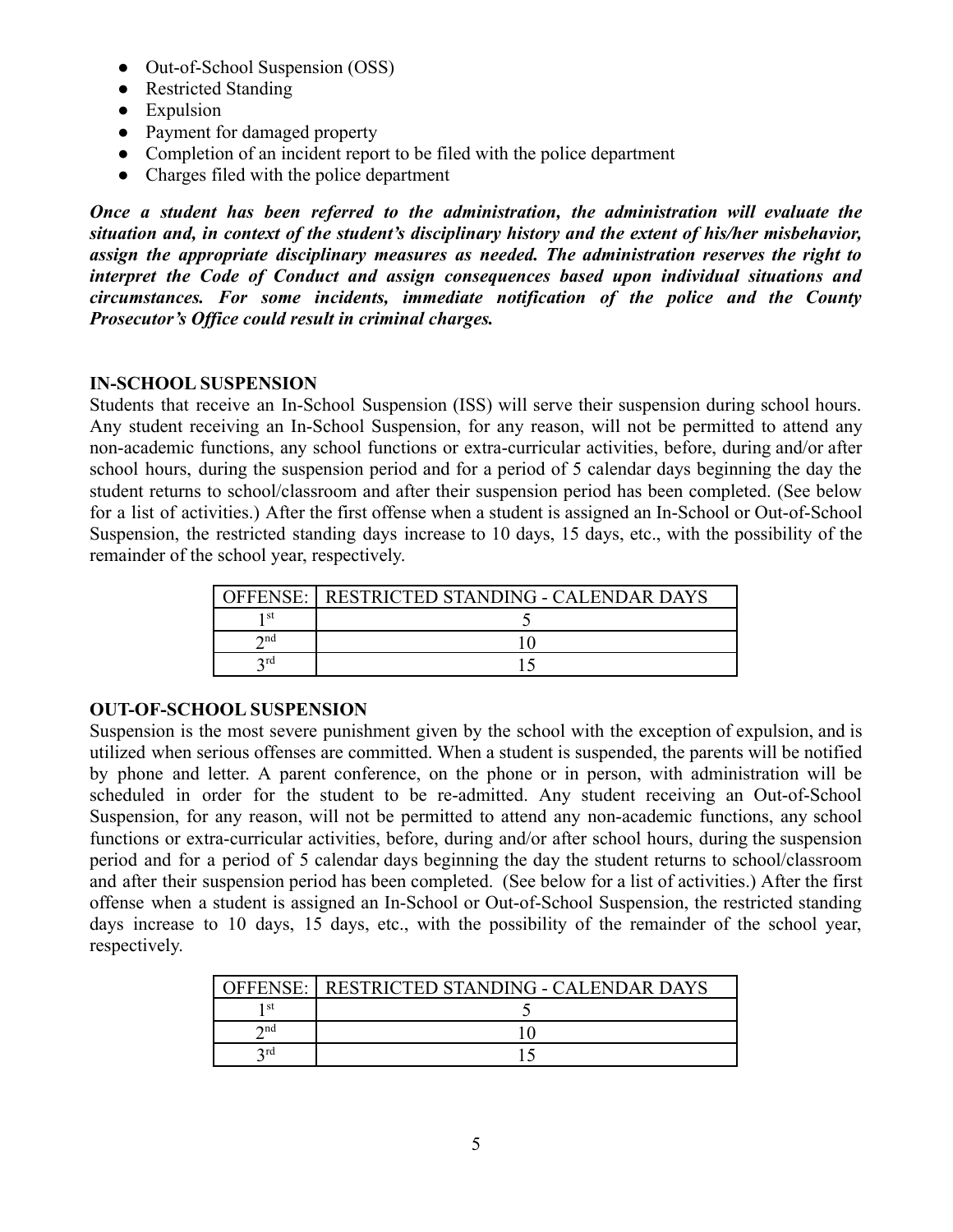#### **RESTRICTED STANDING**

Students will be placed on Restricted Standing if they are assigned an In-School or Out-of-School Suspension for any infraction. While on Restricted Standing, students will not be permitted to attend any non-academic functions, any school functions or extra-curricular activities, before, during and/or after school hours, during the suspension period and for a period of 5 calendar days beginning the day the student returns to school/classroom and after their suspension period has been completed. (See below for a list of activities.) After the first offense when a student is assigned an In-School or Out-of-School Suspension, the restricted standing days increase to 10 days, 15 days, etc., with the possibility of the remainder of the school year, respectively.

| <b>OFFENSE:</b>    | RESTRICTED STANDING - CALENDAR DAYS |
|--------------------|-------------------------------------|
| ı st               |                                     |
| $\mathbf{\sim}$ nd |                                     |
| n rd               |                                     |

#### **When a student is placed on Restricted Standing, he/she is excluded from:**

- Attending any events during the school day and/or evening events associated with Millville Public Charter School, including those not specifically listed below
- Any after school sponsored activities, events, practices, or games
- Field trips
- Field day
- Dances
- Clubs of any kind
- Student Government
- National Junior Honor Society
- Play
- Rehearsals and practices of any kind
- Assemblies, academic and non-academic (Students on restricted standing will only be able to attend assemblies related to the Code of Conduct.)
- Any other extra-curricular activities, non-academic, academic and/or school functions offered by Millville Public Charter School that have not been specifically mentioned.

#### **DETENTIONS**

The staff at Millville Public Charter School believes that the Code of Conduct should not be as much punitive as it is corrective, for it is our duty to try to help every student learn to behave and interact in a socially acceptable manner. We would like to maximize the teachers' time spent on instruction and minimize time spent on disciplining the disruptive elements present in the classroom. Corrective action will be taken to remedy inappropriate behaviors. The action is taken to help our students learn from their mistakes and/or poor choices.

Detentions may be assigned by the administration or teacher when it is deemed necessary to correct behavior that is interrupting the normal learning process. Detentions may be given for disciplinary infractions that a teacher feels are detrimental to the smooth operation of the classroom and/or school. In most cases, students will be given one day's notice before the detention is to be served. The teacher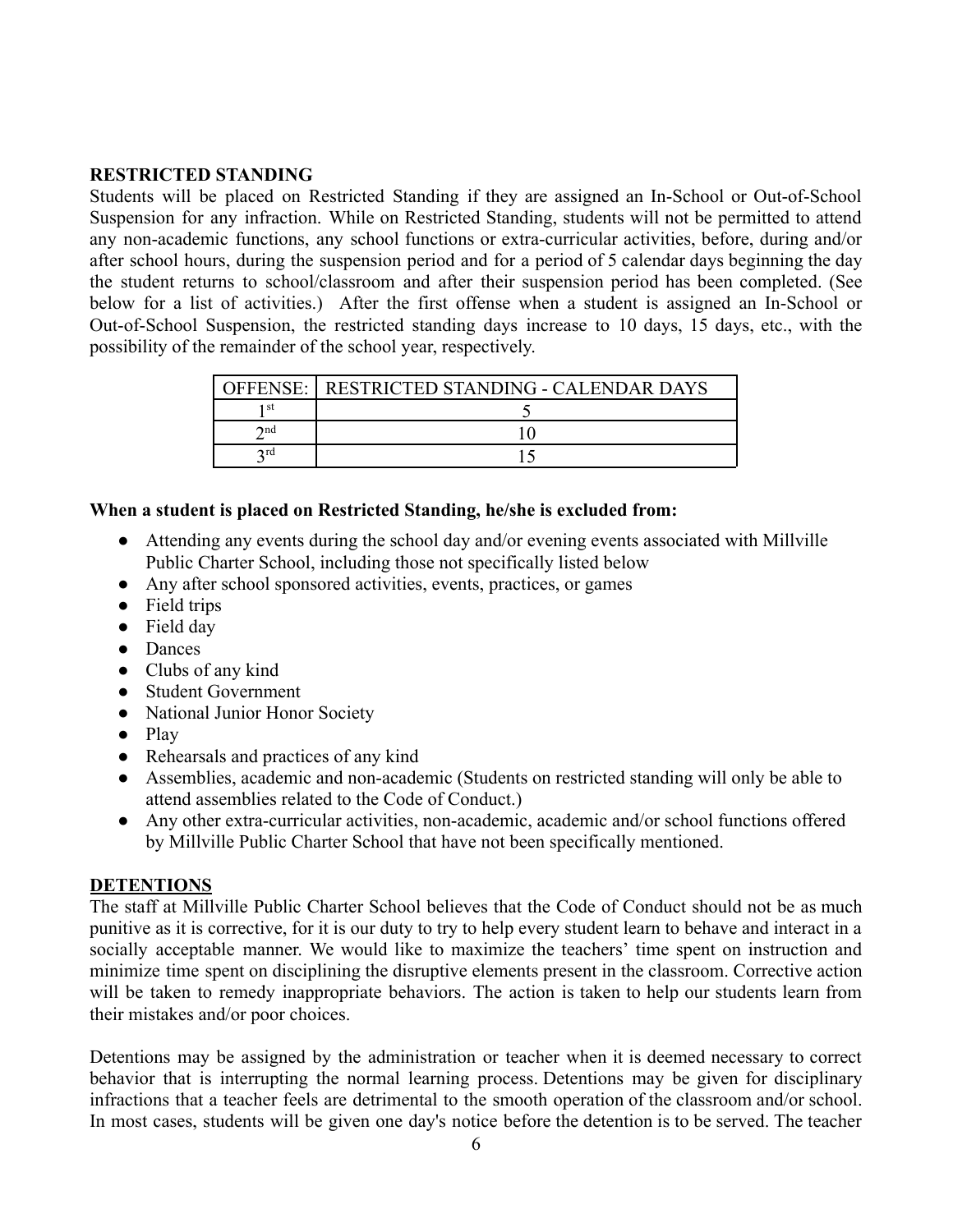will send the Parent Notice form home so that the parents/guardians will know that their child has detention. Please note the Parent Notice form will be sent home to inform the parents/guardians that there was a disciplinary infraction that occurred and when the detention will be served. A signature will be required for all Parent Notices. Parent Notices must be returned to school the next day. Failure of the students to remain for detention will result in further disciplinary action. The parents/guardians will be notified and a conference may be scheduled. If a student does not return the Parent Notice signed, the teacher and/or administration may contact the parent/guardian for confirmation they are aware of the incident(s) that occurred and the consequence(s) assigned.

Detentions will be scheduled from 4:00 PM – 5:00 PM, normally on the day following the infraction. Additionally, lunch detentions can be assigned by administration or teachers on the same day as the infraction and/or on future days. Any student that is given an administrative detention and is absent or goes home early on the assigned detention day will serve that detention on the day they return to school. Work will be assigned. Rules and regulations must be strictly adhered to or further disciplinary action will be taken. In the event a student does not attend the assigned detention on the designated day, the student will be required to serve that detention and may receive an additional detention.

#### **LOCKERS (7th - 8th Grades Only)**

Students will be issued a hall locker, and possibly a physical education locker, and one (1) lock. Only school locks may be used on the assigned locker. Students must keep their locker locked at all times for their security. Students are not to share lockers with other student(s) or give other student(s) their locker combination. Students may go to their lockers at designated times. **The school cannot assume responsibility for lost or stolen items.**

#### **LOCKER SEARCHES**

In accordance with New Jersey law and United States Supreme Court rulings, lockers are school property over which the district retains the right to conduct periodic inspections. If school officials have reasonable suspicion to suspect that a search of a student's locker or possessions will reveal evidence that the student has violated or is violating either law or the rules of the school, then a search will be conducted. .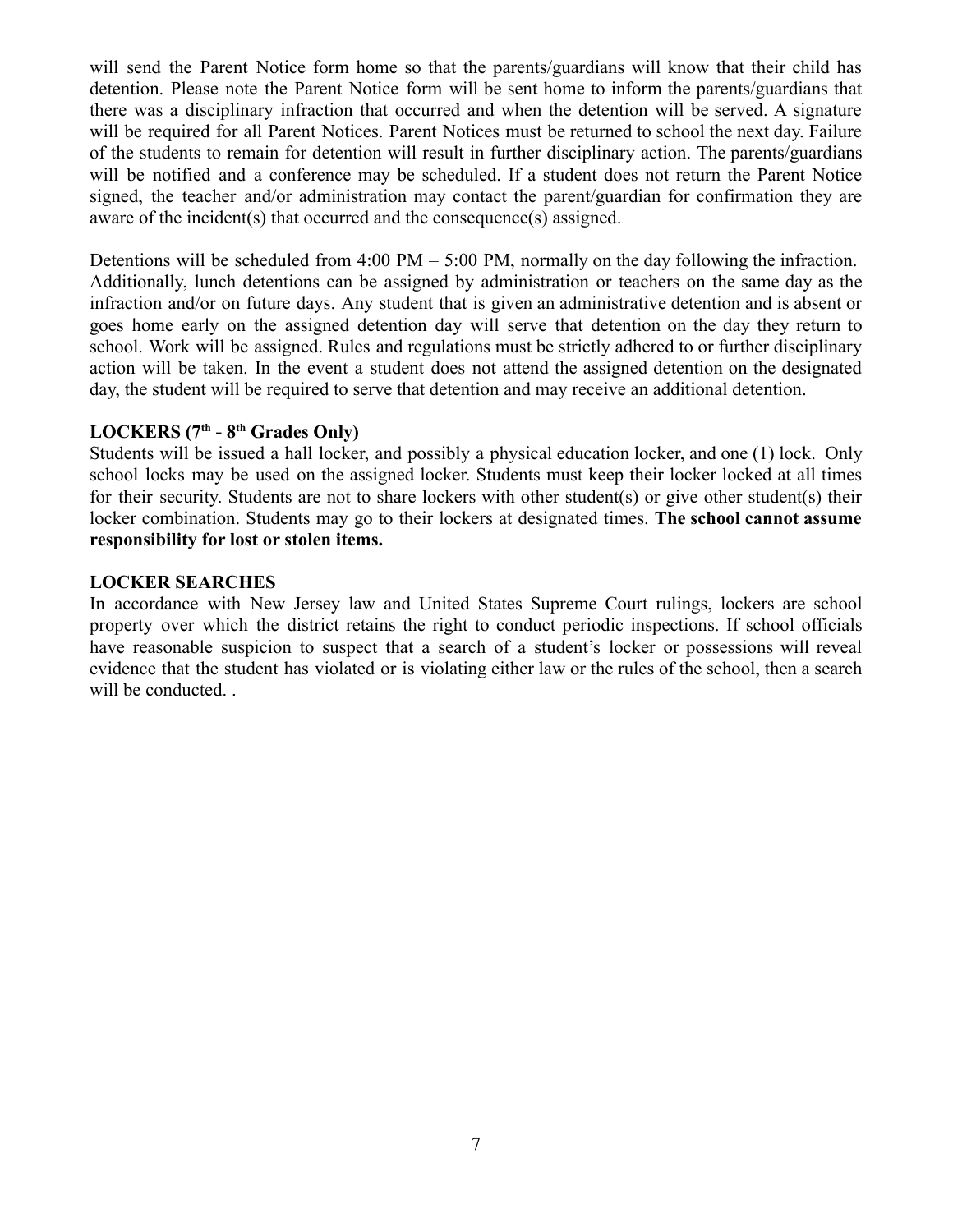## **MILLVILLE PUBLIC CHARTER SCHOOL CODE OF CONDUCT Grades K - 8 2020-2021**

## *ADMINISTRATION AND STAFF USE ONLY (Parents will not be getting a copy of this document.)*

#### **KEY TERMS:**

| <b>SW</b>       | <b>STAFF WARNING</b>                                                           |
|-----------------|--------------------------------------------------------------------------------|
| <b>TD</b>       | <b>TEACHER DETENTION (Requires Parent Notice Form)</b>                         |
| <b>PN</b>       | PARENT NOTICE (Parent notice form must be completed and a copy goes to admin.) |
| PC              | PARENT CONFERENCE/CONTACT                                                      |
| <b>AD</b>       | <b>ADMINISTRATIVE DETENTION</b>                                                |
| <b>ALD</b>      | <b>ADMINISTRATIVE LUNCH DETENTION</b>                                          |
| G               | <b>GUIDANCE</b>                                                                |
| N               | <b>NURSE</b>                                                                   |
| <b>I&amp;RS</b> | <b>INTERVENTION AND REFERRAL SERVICES</b>                                      |
| <b>CSTM</b>     | <b>CHILD STUDY TEAM MEETING</b>                                                |
| BA              | <b>BEHAVIORAL ASSESSMENT COMPLETED BY A CST MEMBER</b>                         |
| <b>ISS</b>      | <b>IN-SCHOOL SUSPENSION</b>                                                    |
| <b>OSS</b>      | <b>OUT-OF-SCHOOL SUSPENSION</b>                                                |
| POL             | <b>POLICE NOTIFICATION</b>                                                     |
| <b>MPC</b>      | <b>MANDATORY PARENT CONFERENCE</b>                                             |
| $\star$         | <b>INVESTIGATING/TRACKING FOR HARRASSMENT, INTIMIDATION,</b>                   |
|                 | <b>BULLYING</b>                                                                |

#### **ADDITIONAL INFORMATION:**

- All consequences will be determined at the discretion of administration based on the situation.
- Administrative lunch detentions include lunch and recess in a designated room when possible.
- Multiple consequences will be assigned for multiple offenses.
- Only administration can assign an administrative lunch detention, administrative detention, in-school suspension, out-of-school suspension, and restricted standing.
- Teachers must notify parents by parent notification, letter, or phone call for every teacher assigned consequence – teacher lunch and/or after school teacher detentions.
- Any staff member that observes an offense should assign a consequence per the code of conduct. This may be discussed with the administration.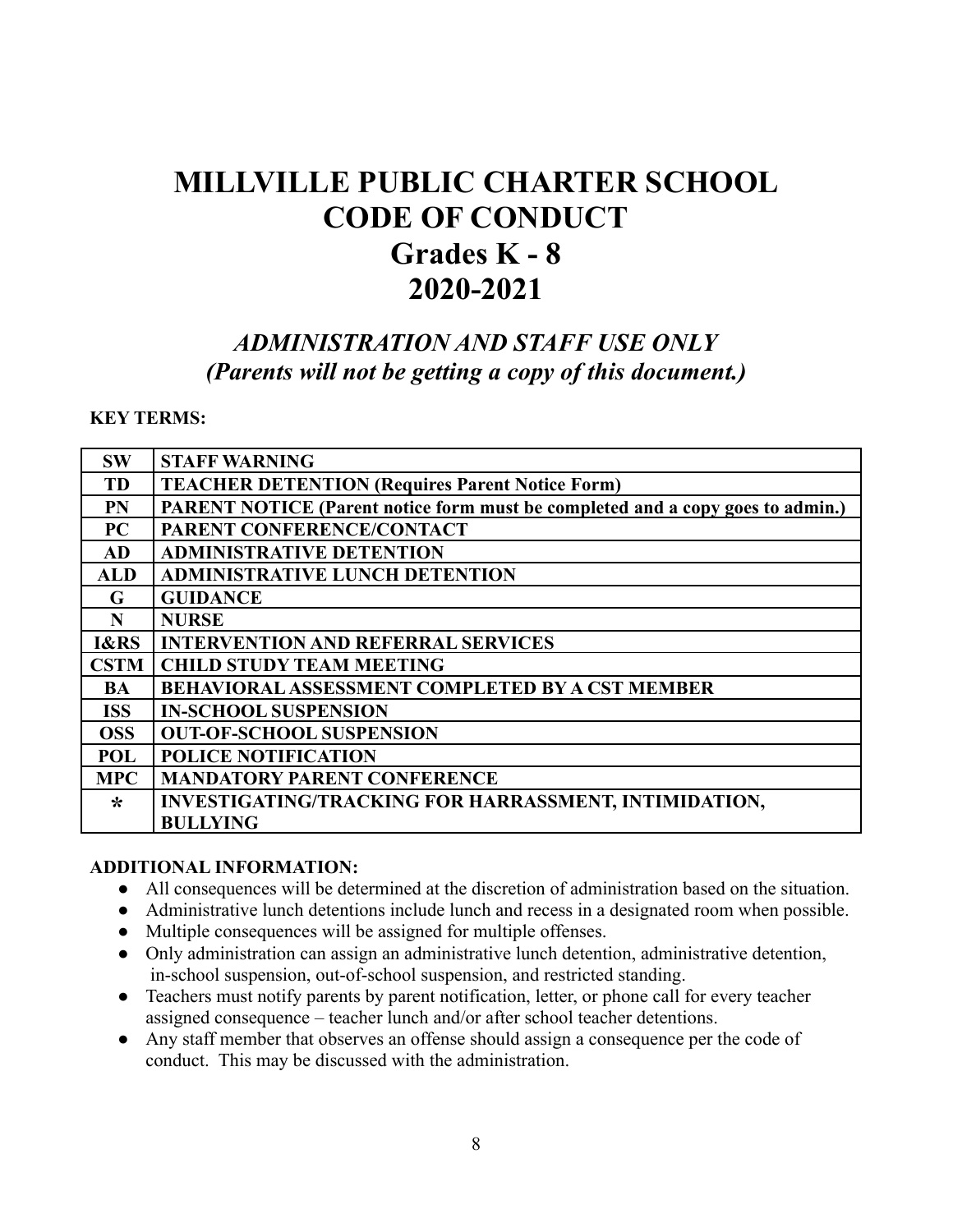• When holding parent conferences, the teacher is to explain the behavior(s) and reason for the consequence(s). The parent should be informed of possible future consequences for reoccurring behaviors.

## **CODE OF CONDUCT – MATRIX - Grades K – 8** *THE DISCIPLINE CODE APPLIES TO ALL STUDENTS AT ALL TIMES AT ALL SCHOOL ACTIVITIES.*

Consequences can be more severe depending upon the situation. Additional offenses may result in a parent/guardian conference with the teacher, administration, CST, Guidance, and/or nurse. Some consequences may include exclusion from any activities involving an assembly, field trip, or buses.

### $G$ rades  $K - 3$  **Grades**  $4 - 8$

| <b>CUTTING TEACHER DETENTION (TD)</b><br>Additional offenses result in parent conferences. |                                  |  |
|--------------------------------------------------------------------------------------------|----------------------------------|--|
| REDO OF INITIAL $TD + 1 TD + PN$                                                           | REDO OF INITIAL $TD + 1 TD + PN$ |  |

**CUTTING ADMINISTRATIVE LUNCH DETENTION (ALD) Additional offenses result in parent conferences.**

| <b>CUTTING ADMINISTRATIVE DETENTION (AD)</b>                             |  |  |
|--------------------------------------------------------------------------|--|--|
| Additional offenses result in parent conferences                         |  |  |
| $REDO$ OF INITIAL $AD + 1 AD + PN$<br>$REDO$ OF INITIAL $AD + 1 AD + PN$ |  |  |

| <b>DISRUPTIVE BEHAVIOR IN ISS</b>            |                                      |  |
|----------------------------------------------|--------------------------------------|--|
| $REDO$ OF INITIAL $ISS + PN + PC$            | REDO OF INITIAL $ISS + PN + PC$      |  |
| REDO OF $ISS + 1$ ADDITIONAL $ISS + PN + PC$ | REDO OF $ISS + 1$ ADDITIONAL $ISS +$ |  |
|                                              | $PN + PC$                            |  |

| <b>LEAVING CLASSROOM/ASSIGNED AREA WITHOUT PERMISSION</b>                                        |                  |  |
|--------------------------------------------------------------------------------------------------|------------------|--|
| This could include without a pass. Additional offenses may result in parent conferences, CST, or |                  |  |
| Guidance meeting. Student did not leave the building.                                            |                  |  |
| $1 TD + PN + PC$                                                                                 | $1 TD + PN + PC$ |  |
| $2 TD + PN + PC$                                                                                 | $2 TD + PN + PC$ |  |

| <b>LEAVING THE BUILDING WITHOUT PERMISSION</b>    |                       |  |
|---------------------------------------------------|-----------------------|--|
| $1 \text{ALD} + G + PN + PC$                      | $2$ ALD + G + PN + PC |  |
| $2 \text{ALD} + \text{G} + \text{PN} + \text{PC}$ | $1$ ISS + G + PN + PC |  |
| $1$ ISS + G + PN + PC                             | $2$ ISS + G + PN + PC |  |
| $2$ ISS + G + PN + PC                             | $3$ ISS + G + PN + PC |  |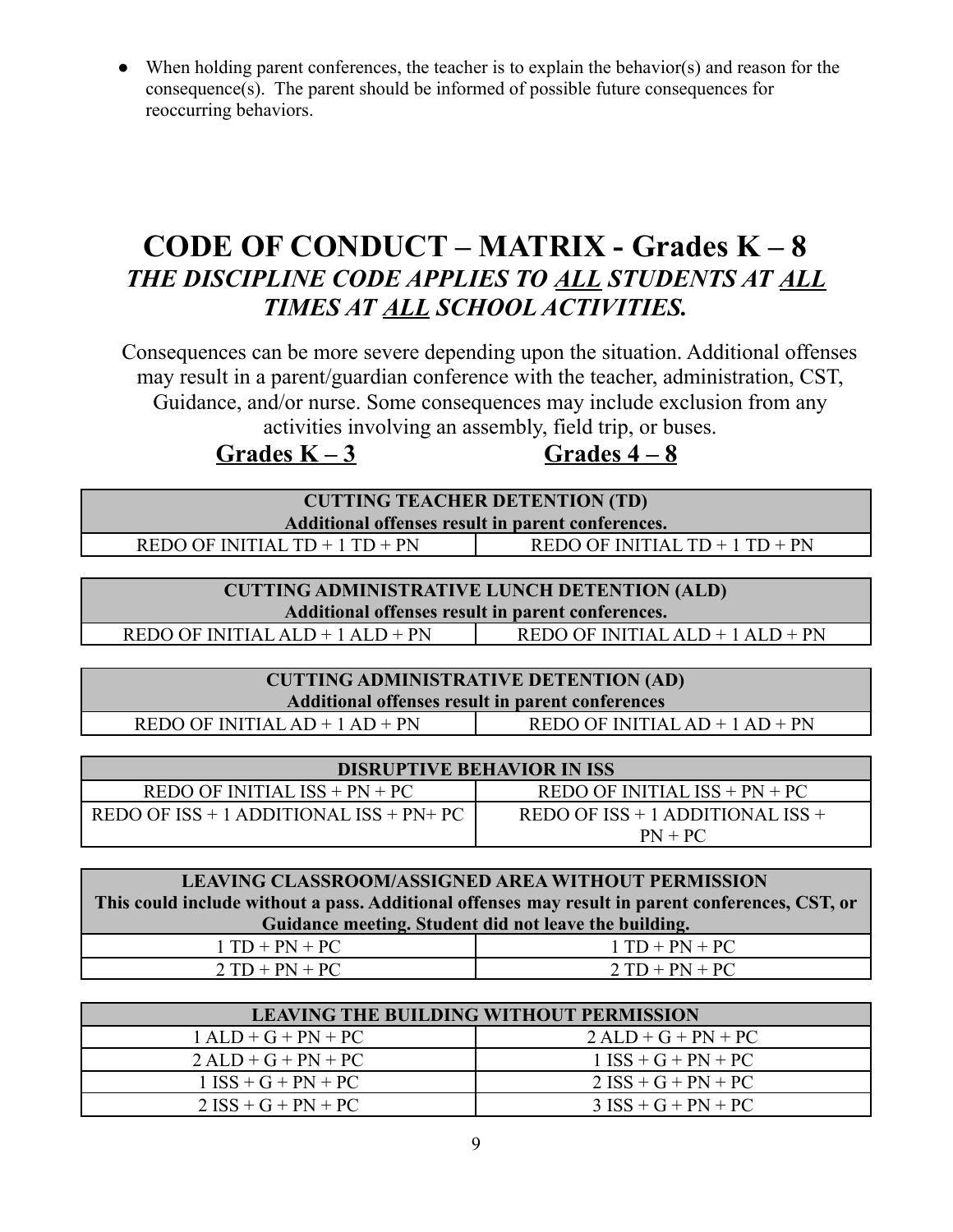| <b>LEAVING THE BUILDING AND SCHOOL GROUNDS WITHOUT PERMISSION</b> |                             |  |
|-------------------------------------------------------------------|-----------------------------|--|
| <b>ADMINISTRATION</b>                                             | <b>ADMINISTRATION</b>       |  |
| $1$ ISS + POL + G + PN + PC                                       | $2$ ISS + POL + G + PN + PC |  |
| $2$ ISS + POL + G + PN + PC                                       | $3$ ISS + POL + G + PN + PC |  |

| <b>INAPPROPRIATE DRESS</b><br>Student may return to class while waiting for appropriate<br>attire to be provided by parent/guardian.<br>This will vary depending upon the situation and the discretion of the administration. |                                               |  |
|-------------------------------------------------------------------------------------------------------------------------------------------------------------------------------------------------------------------------------|-----------------------------------------------|--|
| $SW + PN + PC$ to include completion of Dress                                                                                                                                                                                 | $SW + PN + PC$ to include completion of Dress |  |
| Code Violation Form                                                                                                                                                                                                           | <b>Code Violation Form</b>                    |  |
| $SW + PN + PC$ to include completion of Dress                                                                                                                                                                                 | $SW + PN + PC$ to include completion of Dress |  |
| Code Violation Form                                                                                                                                                                                                           | Code Violation Form                           |  |
| $1 AD + PN + PC$                                                                                                                                                                                                              | $1 AD + PN + PC$                              |  |

| <b>INDECENT EXPOSURE</b>                                                                     |                       |  |
|----------------------------------------------------------------------------------------------|-----------------------|--|
| Intentional exposure of part of one's body in a place where such exposure is likely to be an |                       |  |
| offense against the generally accepted standards of decency.                                 |                       |  |
| $2 \text{ALD} + \text{PN} + \text{PC}$                                                       | $1$ ISS + G + PN + PC |  |
| $2 \text{ALD} + 1 \text{AD} + 1 \text{ALD} + \text{PN} + \text{PC}$                          | $2$ ISS + G + PN + PC |  |
| $1$ ISS + PN + PC                                                                            | $3$ ISS + G + PN + PC |  |
|                                                                                              |                       |  |

| <b>FOOD ALTERCATION IN THE LUNCH ROOM</b>                         |                   |
|-------------------------------------------------------------------|-------------------|
| This could include but not limited to throwing food, continuously |                   |
| taking others' food, ruining others' food.                        |                   |
| $SW + PN + PC$                                                    | $SW + PN + PC$    |
| $1 TD + PN + PC$                                                  | $1 TD + PN + PC$  |
| $1 \text{ALD} + \text{PN} + \text{PC}$                            | $1$ ALD + PN + PC |

|  | <b>INAPPROPRIATE BEHAVIOR DURING A FIRE DRILL</b> |
|--|---------------------------------------------------|
|--|---------------------------------------------------|

| Parent notices and contact/conferences may occur along with the student warning |                  |
|---------------------------------------------------------------------------------|------------------|
| depending on the severity of the situation.                                     |                  |
| $SW + PN + PC$                                                                  | $SW + PN + PC$   |
| $1 TD + PN + PC$                                                                | $1 TD + PN + PC$ |

| <b>INAPPROPRIATE BEHAVIOR IN THE HALLWAY</b>                            |                  |
|-------------------------------------------------------------------------|------------------|
| This could include, but not limited to, running and yelling.            |                  |
| Consequences to be administered by staff that observed behavior.        |                  |
| Parent notices and contact/conferences may occur along with the student |                  |
| warning depending on the severity of the situation.                     |                  |
| <b>SW</b>                                                               | <b>SW</b>        |
| $1 TD + PN + PC$                                                        | $1 TD + PN + PC$ |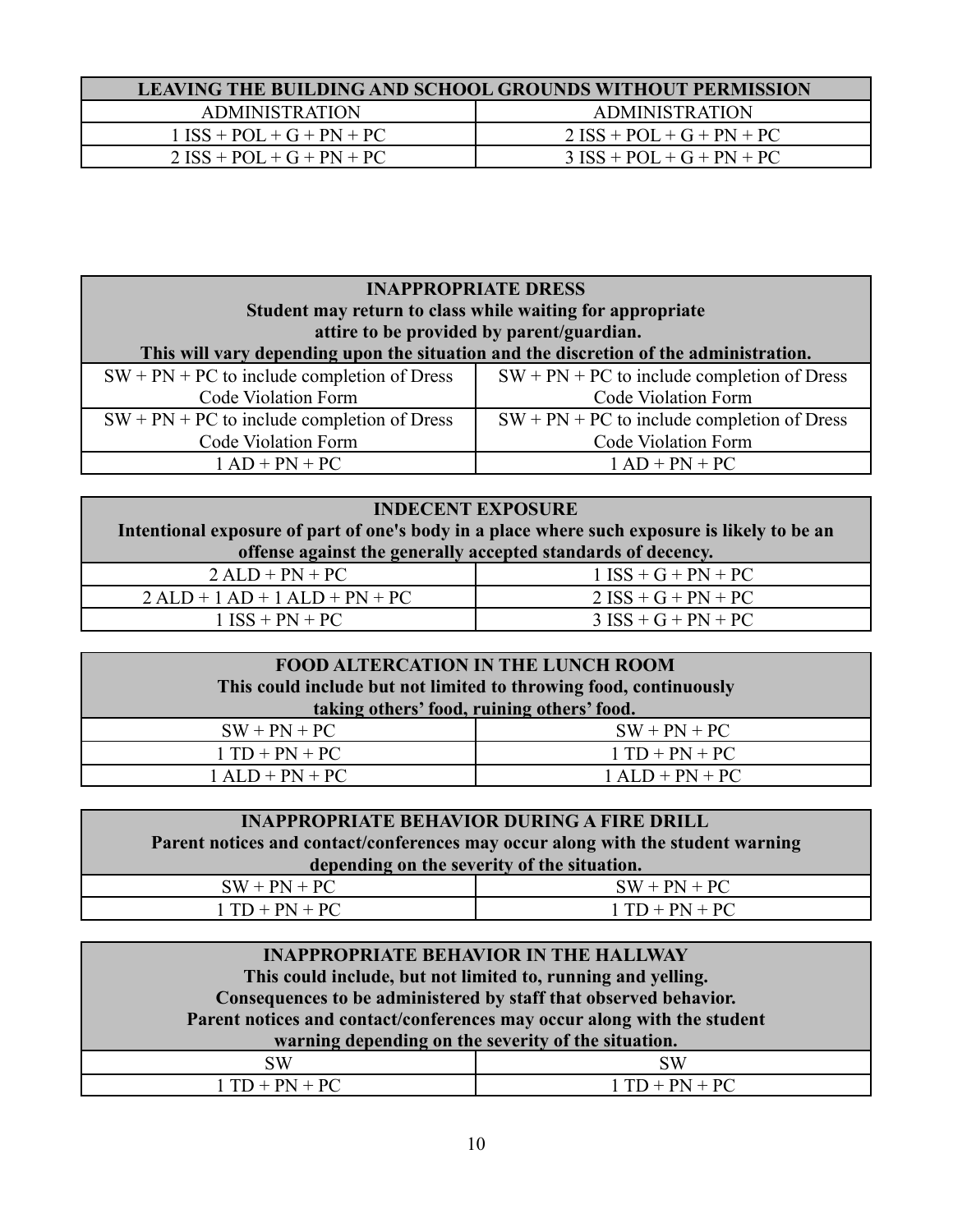#### **INAPPROPRIATE/DISRUPTIVE BEHAVIOR DURING AN ASSEMBLY This could include, but not limited to, excessive talking and yelling. Parent notices and contact/conferences may occur along with the student warning depending on the severity of the situation.**

| 3W<br>້ | SW                                  |
|---------|-------------------------------------|
| n.<br>. | $\perp$ DC.<br><b>.</b><br><b>.</b> |

#### **INAPPROPRIATE/DISRUPTIVE BEHAVIOR ON A FIELD TRIP**

 $SW + PN + PC$   $SW + PN + PC$ 

 $1 TD + PN + PC$  1 TD + PN + PC

#### **INAPPROPRIATE/DISRUPTIVE BEHAVIOR ON A SCHOOL BUS – SCHOOL TRIP**

1<sup>st</sup> Offense - Suspended from the next trip/event involving the bus

2<sup>nd</sup> Offense - Suspended from the next 2 trips/events involving the bus

3<sup>rd</sup> Offense – Suspended from any and all trips/events involving the bus for the remainder of the year

#### **SCHOOL BUS VIOLATION**

**The following procedures are followed if students make it necessary for the driver to send a bus violation slip to the office.**

1 st Offense – Written Warning

2<sup>nd</sup> Offense – 3 Day Bus Suspension

3<sup>rd</sup> Offense – 5 Day Bus Suspension

4 th Offense – 10 Day Bus Suspension

5<sup>th</sup> Offense – 30 Day Bus Suspension

#### **INAPPROPRIATE BEHAVIOR IN CLASSROOM/CAFETERIA**

**This could include, but not limited to, actions generally disrupting the learning activities taking place such as excessive noise, throwing things, distractive actions, and comments. Parent notices and contact/conferences must occur along with the student warning. Conference should take place if the student continues to display inappropriate behavior in the classroom/cafeteria.**

**For lunch/recess incidents, they will first be reported to the classroom teacher. An On-the-Spot Intervention will be conducted by the teacher to determine if classroom consequences and/or teacher involvement can suffice or if incident was more severe and should be brought to the**

| --------------------------- |  |
|-----------------------------|--|
| administration.             |  |

| $SW + PN + PC$                                 | $SW + PN + PC$                                 |
|------------------------------------------------|------------------------------------------------|
| $1 TD + PN + PC$                               | $1 TD + PN + PC$                               |
| $2 TD + PN + PC$                               | $2 TD + PN + PC$                               |
| Additional TD at teacher discretion this could | Additional TD at teacher discretion this could |
| include parent conferences.                    | include parent conferences.                    |

#### **\*INAPPROPRIATE BEHAVIOR TOWARDS STUDENTS - CLASSROOM/CAFETERIA**

**This could include, but not limited to, throwing items towards and/or at a student, spitting, mocking, and gestures of any kind. Parent notices and/or conferences may occur along with the student warning depending on the severity of the situation.**

**For lunch/recess incidents, they will first be reported to the classroom teacher. An On-the-Spot Intervention will be conducted by the teacher to determine if classroom consequences and/or**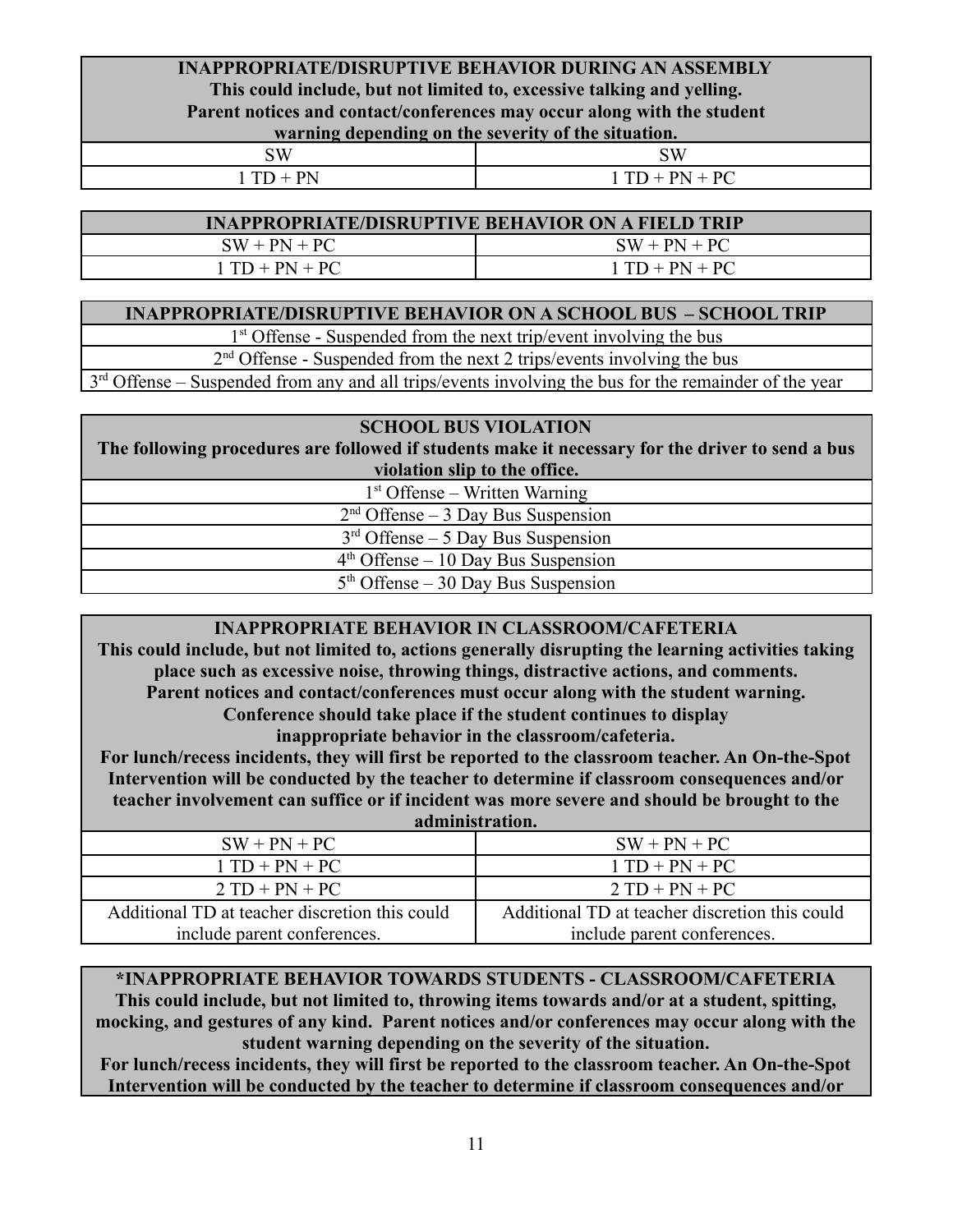| teacher involvement can suffice or if the incident was more severe and should be brought to the |                                           |
|-------------------------------------------------------------------------------------------------|-------------------------------------------|
| administration.                                                                                 |                                           |
| $SW + PN + PC$                                                                                  | $SW + PN + PC$                            |
| $1 TD + PN + PC$                                                                                | $1 TD + PN + PC$                          |
| $2 TD + PN + PC$                                                                                | $2 TD + PN + PC$                          |
| Additional TD at teacher discretion $+PC$                                                       | Additional TD at teacher discretion $+PC$ |
| <b>ADMINISTRATION</b>                                                                           | <b>ADMINISTRATION</b>                     |

#### **\*INAPPROPRIATE LANGUAGE/STATEMENTS TOWARDS STUDENTS/CAFETERIA**

**This could include, but not limited to, verbal and/or statements that imply physical harm, name calling, and profanity. Parent notices and contact/conferences must occur along with the student warning depending on the severity of the situation and if the student continues to show inappropriate behavior in the cafeteria. Conferences should take place if the student continues to use inappropriate language/statements towards students in the cafeteria.**

**For lunch/recess incidents, they will first be reported to the classroom teacher. An On-the-Spot Intervention will be conducted by the teacher to determine if classroom consequences and/or teacher involvement can suffice or if the incident was more severe and should be brought to the administration.**

| aummon auvn.                                                                                       |  |  |
|----------------------------------------------------------------------------------------------------|--|--|
| $SW + PN + PC$                                                                                     |  |  |
| $1 TD + PN + PC$                                                                                   |  |  |
| $2 TD + PN + PC$                                                                                   |  |  |
| Additional TD at teacher discretion $+PC$                                                          |  |  |
| <b>ADMINISTRATION</b>                                                                              |  |  |
| *INAPPROPRIATE LANGUAGE/STATEMENTS TOWARDS STAFF(Verbal or Written)                                |  |  |
| This could include, but not limited to, verbal and/or written form, written statements, profanity, |  |  |
| and name calling at a staff member.                                                                |  |  |
| <b>ADMINISTRATION</b>                                                                              |  |  |
| $1$ ISS + G+ PN + PC                                                                               |  |  |
| $2$ ISS + G + PN + PC                                                                              |  |  |
| $3$ ISS + G + PN + PC                                                                              |  |  |
|                                                                                                    |  |  |

| *INAPPROPRIATE BEHAVIOR TOWARDS STAFF<br>This could include, but not limited to, gestures of any kind, spitting, mocking, and/or throwing |                       |
|-------------------------------------------------------------------------------------------------------------------------------------------|-----------------------|
| items towards a staff member.                                                                                                             |                       |
| <b>ADMINISTRATION</b>                                                                                                                     | <b>ADMINISTRATION</b> |
| $2 AD + G + PN + PC$                                                                                                                      | $1$ ISS + G+ PN + PC  |
| $1$ ISS + G + PN + PC                                                                                                                     | $2$ ISS + G + PN + PC |
| $2$ ISS + G + PN + PC                                                                                                                     | $3$ ISS + G + PN + PC |

| *PHYSICAL CONTACT OF A STUDENT                                                                   |                                    |  |
|--------------------------------------------------------------------------------------------------|------------------------------------|--|
| This could include deliberate hitting, slapping, kicking, biting, punching, and/or scratching.   |                                    |  |
| All incidents will require all students involved to see the nurse and consequences               |                                    |  |
| may be more severe depending on the situation.                                                   |                                    |  |
| An On-the-Spot Intervention will be conducted by the teacher to determine if classroom           |                                    |  |
| consequences and/or teacher involvement can suffice or if incident was more severe and should be |                                    |  |
| brought to the administration. Parent contact is required for each incident.                     |                                    |  |
| TD if not severe                                                                                 | TD if not severe                   |  |
| based on investigation $+ PN + PC$                                                               | based on investigation $+ PN + PC$ |  |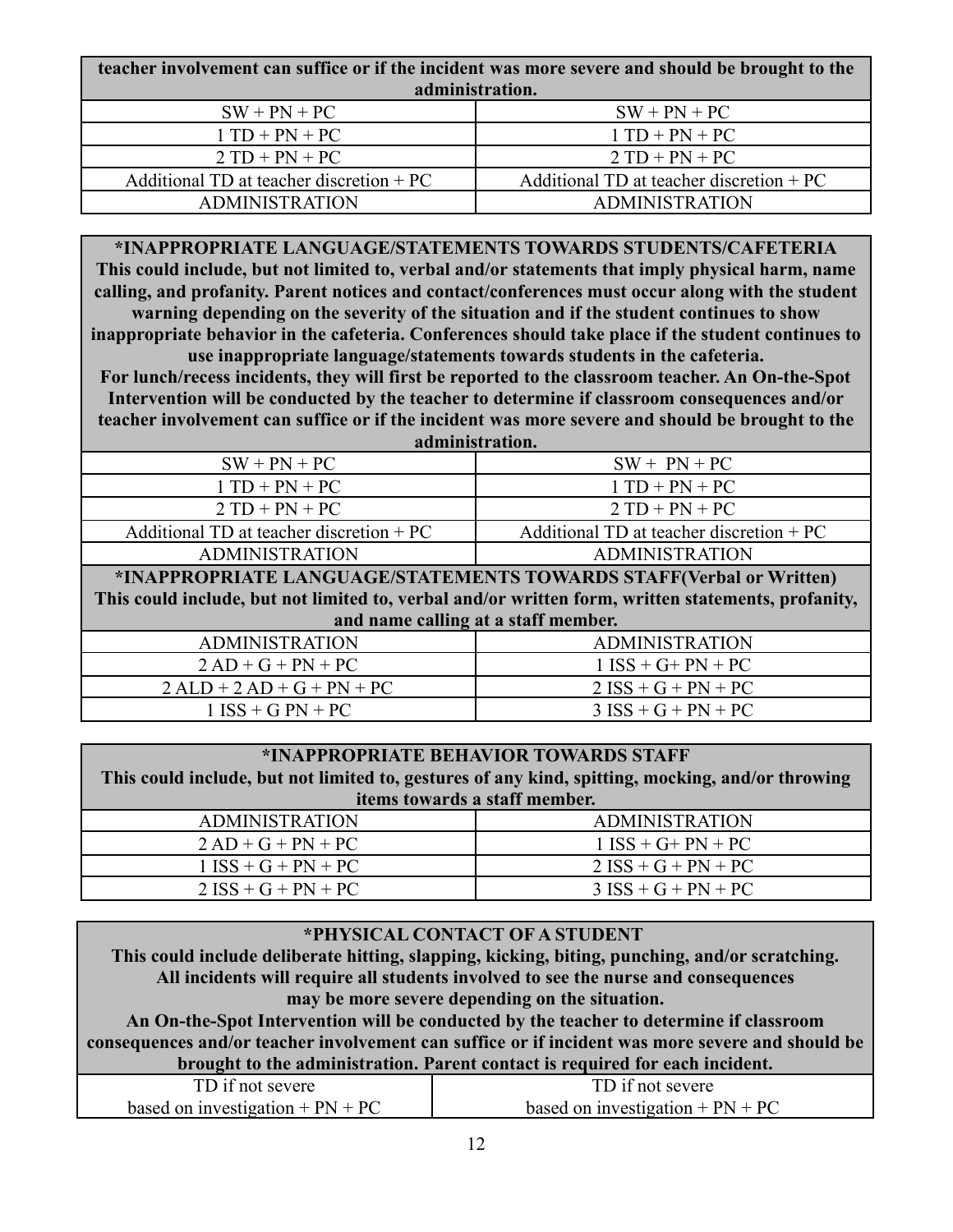**ADMINISTRATION** 

#### **\*PHYSICAL CONTACT OF A STAFF MEMBER This could include, but not limited to, any aggressive touching of a staff including hitting, slapping, kicking, biting, punching, and scratching.** ADMINISTRATION ADMINISTRATION Up to 10 OSS or other OSS AND/OR  $ISS + PN +$  $PC + POL + I&RS + BA + G$ Days  $5 - 10$  of  $\text{OSS} = \text{Home}$  Instruction Up to 10 OSS or other OSS AND/OR  $ISS + PN +$  $PC + POL + I&RS + BA + G$ Days  $5 - 10$  of  $OSS =$  Home Instruction

#### **\*THREATENING A STAFF MEMBER**

**This could include, but not limited to, any aggressive statement or act that implies physical harm to a staff member, flinching, raising your fist, and threatening gesture.**

| Up to 10 OSS or other OSS AND/OR ISS + PN +   Up to 10 OSS or other OSS AND/OR ISS + PN + |                                                         |
|-------------------------------------------------------------------------------------------|---------------------------------------------------------|
| $PC + POL + I&RS + BA + G$                                                                | $PC + POL + I&RS + BA + G$                              |
| Days $5 - 10$ of $OSS =$ Home Instruction                                                 | Days $5 - 10$ of $\text{OSS} = \text{Home}$ Instruction |

#### **\*THREATENING A STUDENT**

**This could include, but not limited to, verbal, written, electronic. Any statement or comment implying physical harm and/or danger to a person or property including words such as, but not limited to, kill, murder, stab, and shoot.**

|                                                         | Up to 10 OSS or other OSS AND/OR $ISS + PN +$ Up to 10 OSS or other OSS AND/OR $ISS + PN +$ |
|---------------------------------------------------------|---------------------------------------------------------------------------------------------|
| $PC + POL + I&RS + BA + G$                              | $PC + POL + I&RS + BA + G$                                                                  |
| Days $5 - 10$ of $\text{OSS} = \text{Home}$ Instruction | Days $5 - 10$ of $OSS =$ Home Instruction                                                   |

#### **\*TERRORISTIC THREATS TOWARD STUDENTS, STAFF OR SCHOOL Via hit lists, bomb threats (verbal, written, electronic). Consequences depending on severity of threat which could include Executive Director and/or BOE hearing.**

| $40SS + PC + POL + G + I&RS + BA + PN$        | Up to 10 OSS or other OSS AND/OR $ISS + PN +$ |
|-----------------------------------------------|-----------------------------------------------|
|                                               | $PC + POL + I&RS + BA + G$                    |
|                                               | Days $5 - 10$ of OSS = Home Instruction       |
| Up to 10 OSS or other OSS AND/OR $ISS + PN +$ |                                               |
| $PC + POL + I&RS + BA + G$                    |                                               |
| Days $5 - 10$ of OSS = Home Instruction       |                                               |

#### **\*SHOVING AND/OR PUSHING IN THE CLASSROOM, HALLWAY, AND/OR IN THE CAFETERIA/RECESS AREA**

**This could include, but not limited to, a shove/push back and forth between students. This does not result in a full fight. Consequence to be given by staff member who witnesses incident. Incidents may require all students involved to see the nurse.**

**For lunch/recess incidents, they will first be reported to the classroom teacher. An On-the-Spot Intervention will be conducted by the teacher to determine if classroom consequences and/or teacher involvement can suffice or if incident was more severe and should be brought to the administration. Parent contact is required for each incident.**

| auministrativii. 1 archi contact is required for each mendent. |                       |  |  |
|----------------------------------------------------------------|-----------------------|--|--|
| $1 TD + PN + PC$                                               | $1 TD + PN + PC$      |  |  |
| $2 TD + G + PN + PC$                                           | $2 TD + G + PN + PC$  |  |  |
| <b>ADMINISTRATION</b>                                          | <b>ADMINISTRATION</b> |  |  |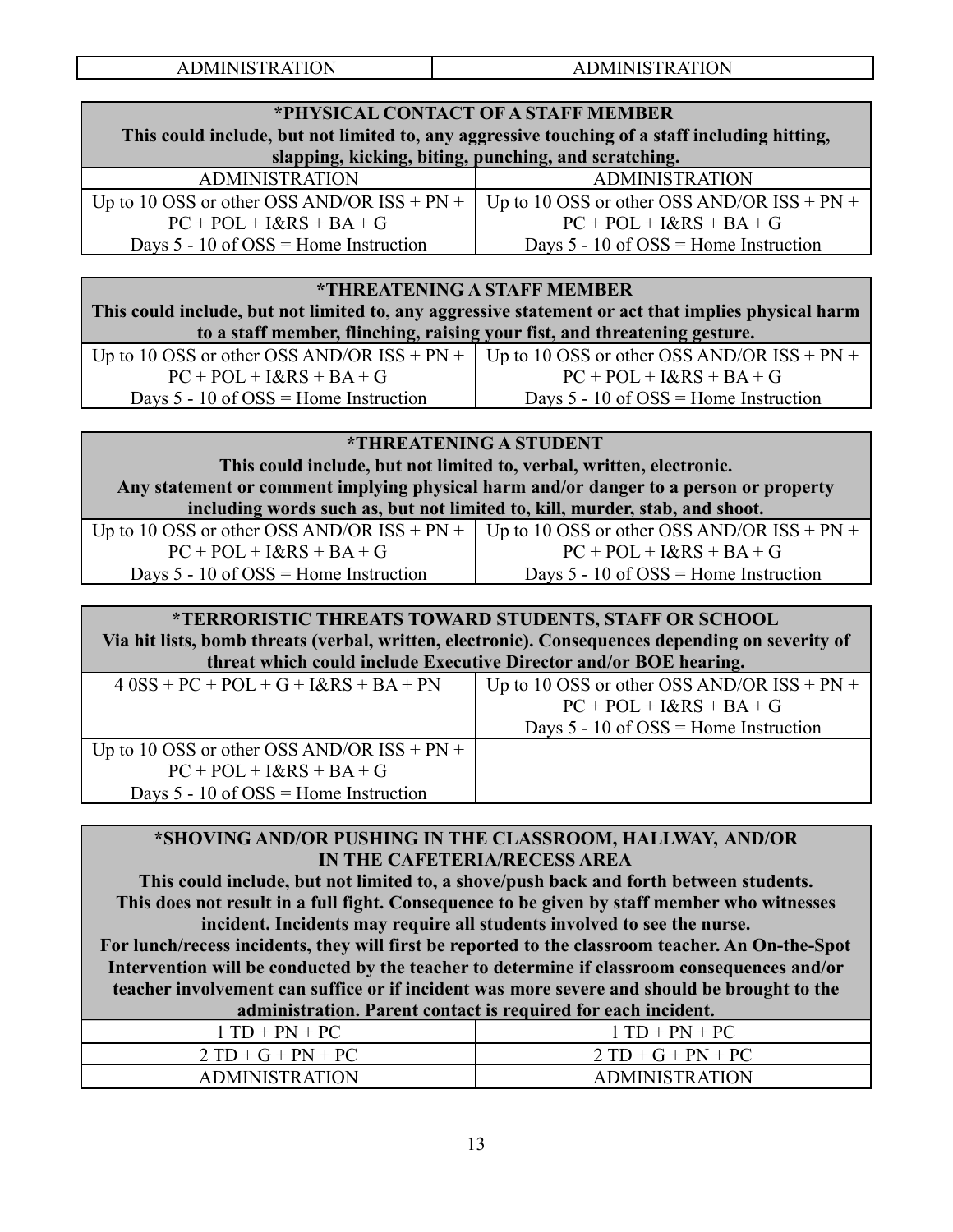| *INSTIGATING A FIGHT                                                                                   |                       |  |
|--------------------------------------------------------------------------------------------------------|-----------------------|--|
| This could include an on-the-spot intervention, but not limited to, the instigation to a fight or not. |                       |  |
| $1 TD + PN + PC$                                                                                       | $1 TD + PN + PC$      |  |
| <b>ADMINISTRATION</b>                                                                                  | <b>ADMINISTRATION</b> |  |

| *FIGHTING                                                                          |                                                                                           |  |  |
|------------------------------------------------------------------------------------|-------------------------------------------------------------------------------------------|--|--|
| This could include, but not limited to, the altercation continuing back and forth. |                                                                                           |  |  |
| All incidents will require all students involved to see the nurse.                 |                                                                                           |  |  |
|                                                                                    | Up to 10 OSS or other OSS AND/OR ISS + PN +   Up to 10 OSS or other OSS AND/OR ISS + PN + |  |  |
| $PC + POL + I&RS + BA + G$                                                         | $PC + POL + I&RS + BA + G$                                                                |  |  |
| Days $5 - 10$ of OSS = Home Instruction                                            | Days $5 - 10$ of $OSS =$ Home Instruction                                                 |  |  |
|                                                                                    |                                                                                           |  |  |

|  |  | <b>INSUBORDINATION/NON-COMPLIANCE WITH ADULT DIRECTIONS</b> |  |  |  |  |
|--|--|-------------------------------------------------------------|--|--|--|--|
|  |  |                                                             |  |  |  |  |

**Student resisting compliance with an adult. Teacher assigns a detention. Parent contact is required for each offense.**

| $1 TD + PN + PC$                                | $1 TD + PN + PC$                                |
|-------------------------------------------------|-------------------------------------------------|
| Additional TD at teacher discretion $+ PN + PC$ | Additional TD at teacher discretion $+ PN + PC$ |

#### **GROSS INSUBORDINATION**

**This could include, but not limited to, the student continues to be insubordinate after discipline has been assigned. The student will be required to complete the discipline assigned for Insubordination/Non-Compliance by the classroom teacher as well.**

Up to 10 OSS or other  $OSS AND/OR ISS + PN + PC$ Days 5 - 10 of OSS = Home Instruction

Up to 10 OSS or other OSS AND/OR ISS + PN + PC Days 5 - 10 of OSS = Home Instruction

#### **HARASSMENT, INTIMIDATION, AND BULLYING**

**In order for a HIB to be confirmed the following policy must be followed. If there is no #1 or #2 below then it is not HIB and consequences should be assigned based on the code of conduct. This could include inappropriate behavior or language towards another student.**

"Harassment, intimidation, or bullying" means any gesture, any written, verbal or physical act, or any electronic communication, as defined in N.J.S.A. 18A:37-14, whether it be a single incident or a series of incidents that:

- 1. Is reasonably perceived as being motivated by either any actual or perceived characteristic, such as race, color, religion, ancestry, national origin, gender, sexual orientation, gender identity and expression, or a mental, physical or sensory disability; **or**
- 2. By any other distinguishing characteristic; **and that**
- 3. Takes place on school property, at any school-sponsored function, on a school bus, or off school grounds, as provided for in N.J.S.A. 18A:37-15.3, that substantially disrupts or interferes with the orderly operation of the school or the rights of other pupils; **and that**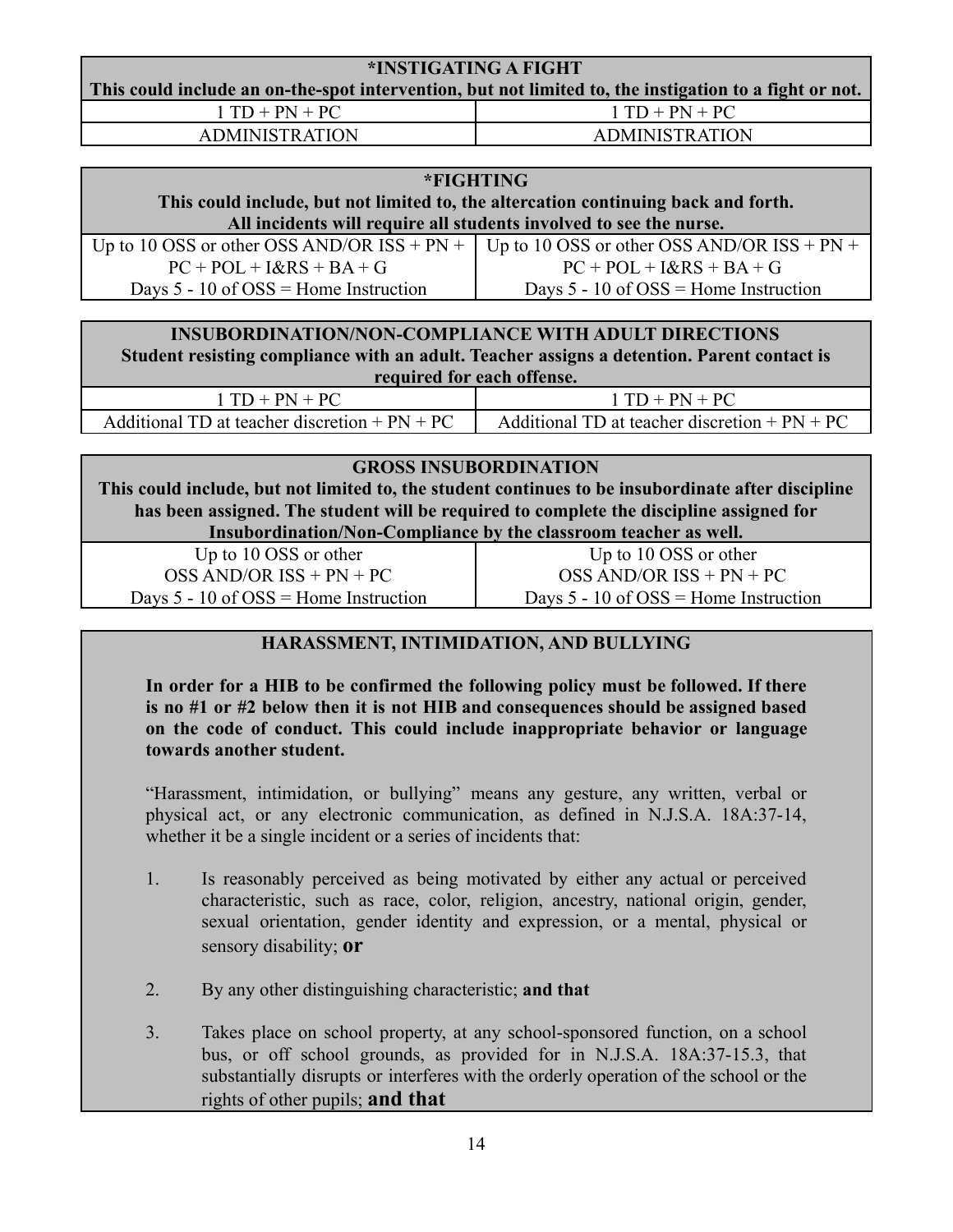- 4. A reasonable person should know, under the circumstances, that the act(s) will have the effect of physically or emotionally harming a pupil or damaging the pupil's property, or placing a pupil in reasonable fear of physical or emotional harm to his/her person or damage to his/her property; **or**
- 5. Has the effect of insulting or demeaning any pupil or group of pupils; **or**
- 6. Creates a hostile educational environment for the pupil by interfering with a pupil's education or by severely or pervasively causing physical or emotional harm to the pupil.

"Electronic communication" means a communication transmitted by means of an electronic device, including, but not limited to, a telephone, cellular phone, computer, or pager.

**Consequences for a pupil who commits an act of harassment, intimidation, or bullying shall be varied and graded according to the nature of the behavior, the developmental age of the pupil, and the pupil's history of problem behaviors and performance.**

**The consequences may include, but are not limited to, admonishment, temporary removal from the classroom, deprivation of privileges, classroom or administrative detention, referral to disciplinarian, in-school suspension, out-of-school suspension (short-term or long-term), reports to law enforcement or other legal action, expulsion, and participating in school district-sponsored**

**programs.**

**Remedial measures shall be designed to correct the problem behavior; prevent another occurrence of the problem; protect and provide support for the victim of the act; and take corrective action for documented systemic problems related to harassment, intimidation, or bullying.**

| <b>SEXUAL HARASSMENT</b>                                                                           |                                         |  |
|----------------------------------------------------------------------------------------------------|-----------------------------------------|--|
| This could include, but not limited to, grabbing, touching, pulling on clothing, and inappropriate |                                         |  |
| touching of another person (student and/or staff member). Consequences based on policy along       |                                         |  |
| with developmental age and maturity.                                                               |                                         |  |
| Up to 10 OSS or other OSS AND/OR $ISS + PN +$ Up to 10 OSS or other OSS AND/OR $ISS + PN +$        |                                         |  |
| $PC + POL + I&RS + BA + G$                                                                         | $PC + POL + I&RS + BA + G$              |  |
| Days $5 - 10$ of $OSS =$ Home Instruction                                                          | Days $5 - 10$ of OSS = Home Instruction |  |

#### **DAMAGE TO PROPERTY/VANDALISM – SCHOOL BUILDING/GROUNDS Damages must be paid for all incidents. Possible police notification.** ADMINISTRATION ADMINISTRATION

| <b>DAMAGE TO PROPERTY/VANDALISM – CLASSROOM ITEMS</b> |                  |  |
|-------------------------------------------------------|------------------|--|
| Damages must be paid for all incidents.               |                  |  |
| $SW + PN + PC$                                        | $1 TD + PN + PC$ |  |
| $1 TD + PN + PC$                                      | $2 TD + PN + PC$ |  |

#### **STEALING/THEFT – SCHOOL/CAFETERIA ITEMS Items must be replaced or returned. Possible police notification. Administration will determine if item is considered a school or classroom item.**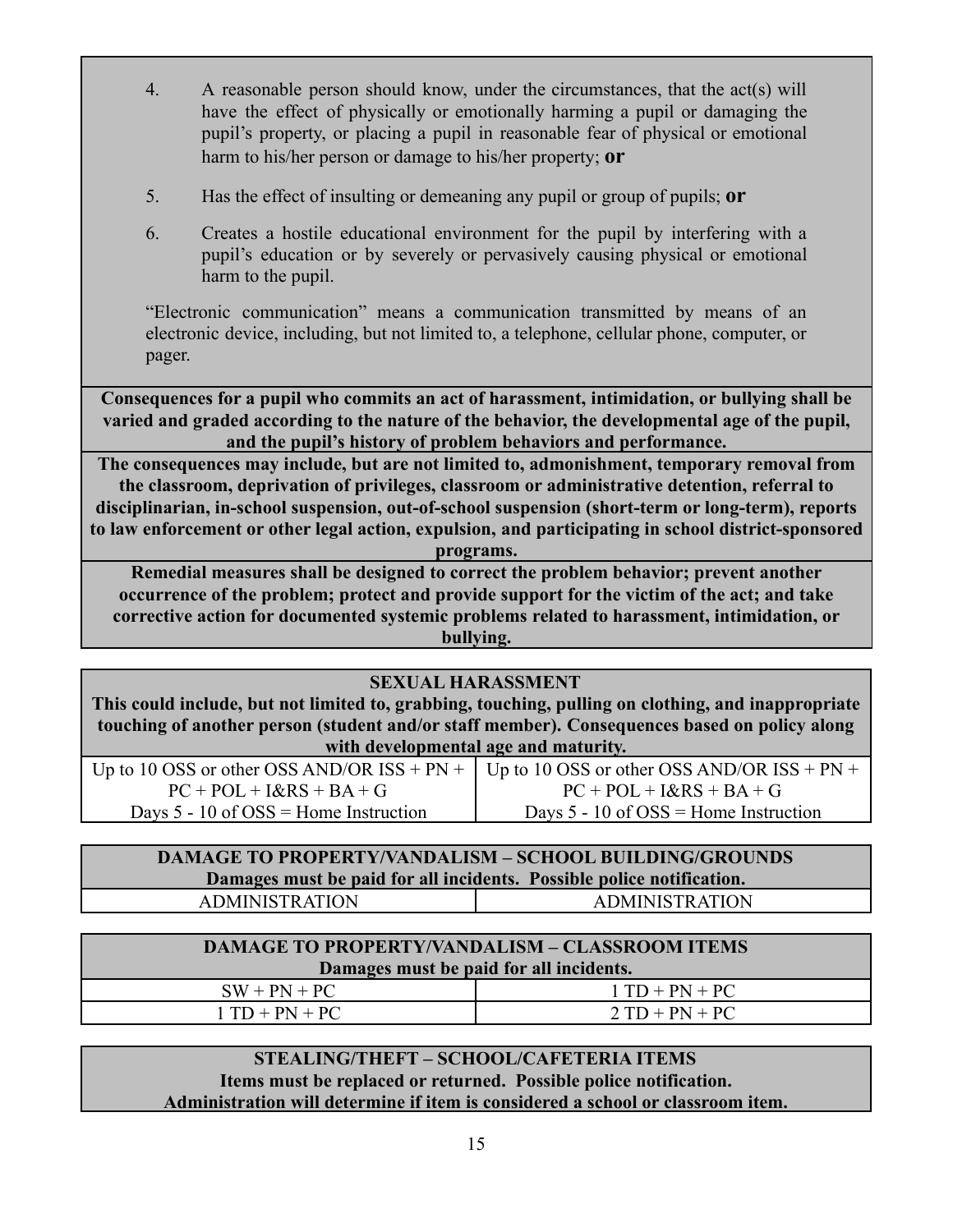| $1 AD + PN + PC$ | $2 AD + PN + PC$  |
|------------------|-------------------|
| $2 AD + PN + PC$ | $3 AD + PN + PC$  |
| $3 AD + PN + PC$ | $1$ ISS + PN + PC |

| STEALING/THEFT – CLASSROOM ITEMS                                                |  |
|---------------------------------------------------------------------------------|--|
| Items must be replaced or returned.                                             |  |
| Administration will determine if item is considered a school or classroom item. |  |
| $1 TD + PN + PC$                                                                |  |
| $2 TD + PN + PC$                                                                |  |
|                                                                                 |  |

| POSSESSION OF INAPPROPRIATE READING MATERIAL                              |                                   |
|---------------------------------------------------------------------------|-----------------------------------|
| This could include, but not limited to, materials that include weapons or |                                   |
| sexual language and/or photographs.                                       |                                   |
| $SW + TEACHER CONFISCATES ITEM +$                                         | 1 TD + TEACHER CONFISCATES ITEM + |
| $PN + PC + PARENT PICK-UP$                                                | $PN + PC + PARENT PICK-UP$        |
| 1 TD + TEACHER CONFISCATES ITEM +                                         | 1 AD + TEACHER CONFISCATES ITEM + |
| $PN + PC + PARENT PICK-UP$                                                | $PN + PC + PARENT PICK-UP$        |

| <b>CHEATING, PLAGIARISM, OR FORGERY</b><br>A pupil found guilty of academic dishonesty may be subjected to a full range of penalties<br>including, but not limited to, reprimand and loss of credit for all of the work that is plagiarized. |                   |  |
|----------------------------------------------------------------------------------------------------------------------------------------------------------------------------------------------------------------------------------------------|-------------------|--|
| $1 TD + PN + PC$                                                                                                                                                                                                                             | $1 TD + PN + PC$  |  |
| $2 TD + PN + PC$                                                                                                                                                                                                                             | $2 TD + PN + PC$  |  |
| $2 \text{ALD} + \text{PN} + \text{PC}$                                                                                                                                                                                                       | $2 AD + PN + PC$  |  |
| $3$ ALD + PN + PC                                                                                                                                                                                                                            | $3 AD + PN + PC$  |  |
| $1$ ISS + PN + PC                                                                                                                                                                                                                            | $1$ ISS + PN + PC |  |
| $2$ ISS + PN + PC                                                                                                                                                                                                                            | $2$ ISS + PN + PC |  |

**POSSESSION/USE OF A PRESCRIPTION AND/OR OVER-THE-COUNTER MEDICINE on school property or at an event associated with CES (Examples of medication include but are not limited to: aspirin, ibuprofen, Tylenol, cough syrup, cough drops, etc.) Contact the nurse in all cases.**

| Contact the nurse in an cases. |                       |
|--------------------------------|-----------------------|
| <b>ADMINISTRATION</b>          | <b>ADMINISTRATION</b> |
| $SW + PN + PC$                 | $SW + PN + PC$        |
| $1 AD + PN + PC$               | $1 AD + PN + PC$      |
| $1$ ISS + PN + PC + G          | $1$ ISS + PN + PC + G |

| <b>POSSESSION AND/OR USE OF TOBACCO PRODUCTS ON SCHOOL GROUNDS</b> |                       |
|--------------------------------------------------------------------|-----------------------|
| <b>ADMINISTRATION</b>                                              | <b>ADMINISTRATION</b> |
| $1 AD + PN + PC$                                                   | $1$ ISS + G + PN + PC |
| $2 AD + G + PN + PC$                                               | $2$ ISS + G + PN + PC |
| $1$ ISS + G + PN + PC                                              | $3$ ISS + G + PN + PC |

#### **POSSESSION AND/OR USE OF A LIGHTER/MATCHES**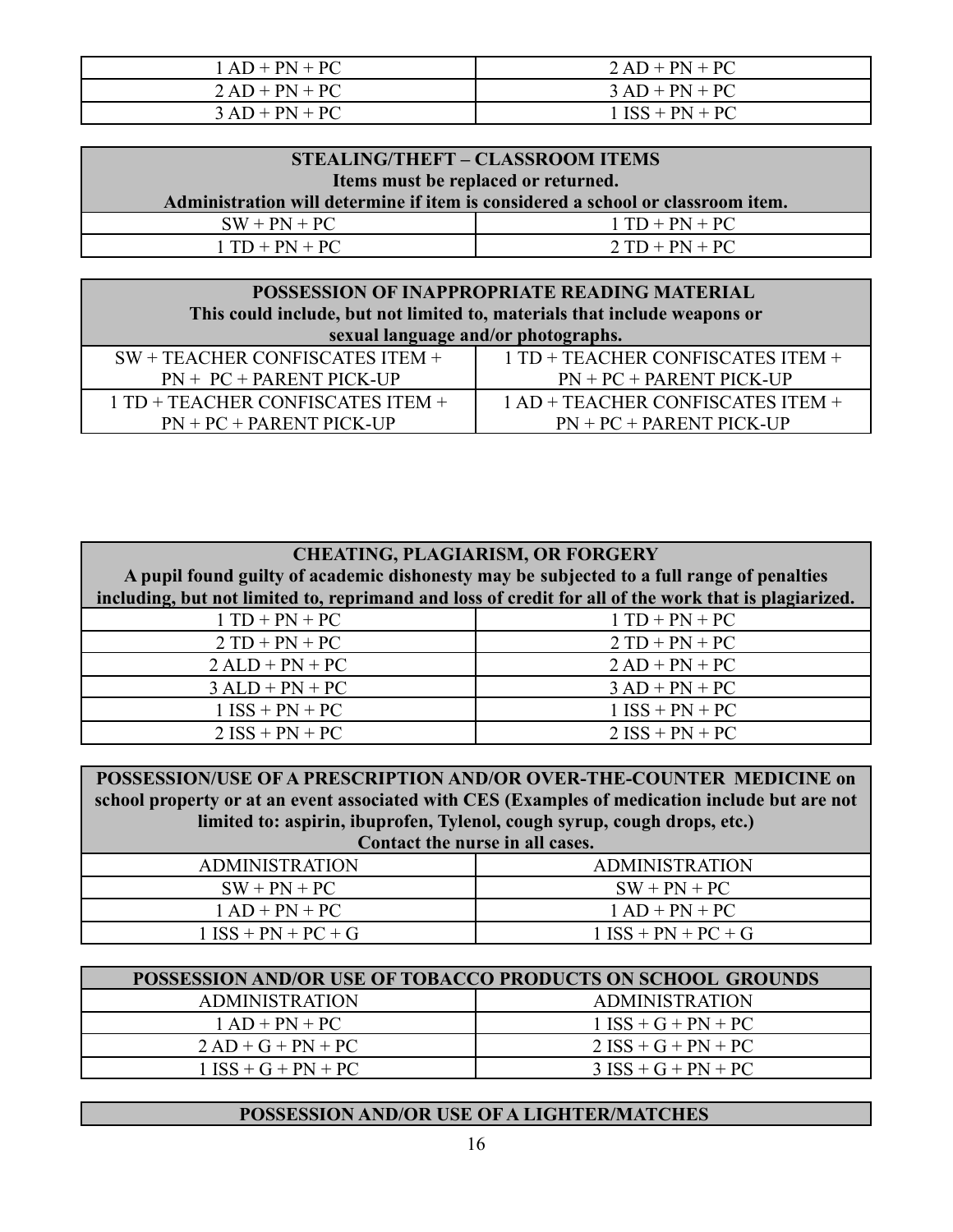| <b>ADMINISTRATION</b> | <b>ADMINISTRATION</b> |
|-----------------------|-----------------------|
| $1$ ISS + G + PN + PC | $1$ ISS + G + PN + PC |
| $2$ ISS + G + PN + PC | $2$ ISS + G + PN + PC |

| POSSESSION AND/OR USE OF INTOXICANTS OR NARCOTICS OR CONTROLLED |  |
|-----------------------------------------------------------------|--|
| <b>DANGEROUS SUBSTANCES ON SCHOOL GROUNDS</b>                   |  |
| NJ statute procedures will be followed.                         |  |
| Consequences could include Superintendent and/or DOF heaving    |  |

**Consequences could include Superintendent and/or BOE hearing.**

| Up to 10 OSS or other OSS AND/OR $ISS + PN +$ Up to 10 OSS or other OSS AND/OR $ISS + PN +$ |                                           |
|---------------------------------------------------------------------------------------------|-------------------------------------------|
| $PC + POL + I&RS + BA + G$                                                                  | $PC + POL + I&RS + BA + G$                |
| Days $5 - 10$ of $OSS =$ Home Instruction                                                   | Days $5 - 10$ of $OSS =$ Home Instruction |

#### **USE, ABUSE OR UNDER THE INFLUENCE OF INTOXICANTS OR NARCOTICS OR CONTROLLED DANGEROUS SUBSTANCES ON SCHOOL GROUNDS NJ statute procedures will be followed. Consequences could include Superintendent and/or BOE hearing.** Up to 10 OSS or other OSS AND/OR  $ISS + PN +$  Up to 10 OSS or other OSS AND/OR  $ISS + PN +$

| י דודי טטו אוטןארגעט וואווען ווי טעט און יי דודי טטו אוןטאמאגעט וואווען עטט און שווען ווי טען א |                                                         |
|-------------------------------------------------------------------------------------------------|---------------------------------------------------------|
| $PC + POL + I&RS + BA + G$                                                                      | $PC + POL + I&RS + BA + G$                              |
| Days $5 - 10$ of $OSS =$ Home Instruction                                                       | Days $5 - 10$ of $\text{OSS} = \text{Home}$ Instruction |

| POSSESSION OF WATER PISTOL/TOY WEAPON (NOT USE OF)<br>Any object that IS NOT easily mistaken for a real weapon.<br>Consequences depending on severity. |                       |
|--------------------------------------------------------------------------------------------------------------------------------------------------------|-----------------------|
| <b>ADMINISTRATION</b>                                                                                                                                  | <b>ADMINISTRATION</b> |
| $1 AD + PN + PC$                                                                                                                                       | $2 AD + PN + PC$      |
| $2 AD + PN + PC$                                                                                                                                       | $3 AD + PN + PC$      |
| $1$ ISS + PN + PC                                                                                                                                      | $1$ ISS + PN + PC     |
| $2$ ISS + PN + PC                                                                                                                                      | $2$ ISS + PN + PC     |

| POSSESSION OF A LOOK-ALIKE WEAPON SUCH AS A WATER PISTOL/TOY WEAPON |                                               |  |
|---------------------------------------------------------------------|-----------------------------------------------|--|
| (NOT USE OF)                                                        |                                               |  |
| Any object that IS easily mistaken for a real weapon.               |                                               |  |
| Consequences depending on severity.                                 |                                               |  |
| <b>ADMINISTRATION</b>                                               | <b>ADMINISTRATION</b>                         |  |
| Up to 10 OSS or other OSS AND/OR $ISS + PN +$                       | Up to 10 OSS or other OSS AND/OR $ISS + PN +$ |  |
| $PC + POL + I&RS + BA + G$                                          | $PC + POL + I&RS + BA + G$                    |  |
| Days $5 - 10$ of $OSS =$ Home Instruction                           | Days $5 - 10$ of $OSS =$ Home Instruction     |  |

| POSSESSION OF AN AUTHENTIC GUN AND/OR WEAPON<br>Consequences depending on severity of threat which could include |                                                                                             |
|------------------------------------------------------------------------------------------------------------------|---------------------------------------------------------------------------------------------|
| Superintendent and/or BOE hearing.                                                                               |                                                                                             |
|                                                                                                                  | Up to 10 OSS or other OSS AND/OR $ISS + PN +$ Up to 10 OSS or other OSS AND/OR $ISS + PN +$ |
| $PC + POL + I&RS + BA + G$                                                                                       | $PC + POL + I&RS + BA + G$                                                                  |
| Days $5 - 10$ of $OSS =$ Home Instruction                                                                        | Days $5 - 10$ of $OSS =$ Home Instruction                                                   |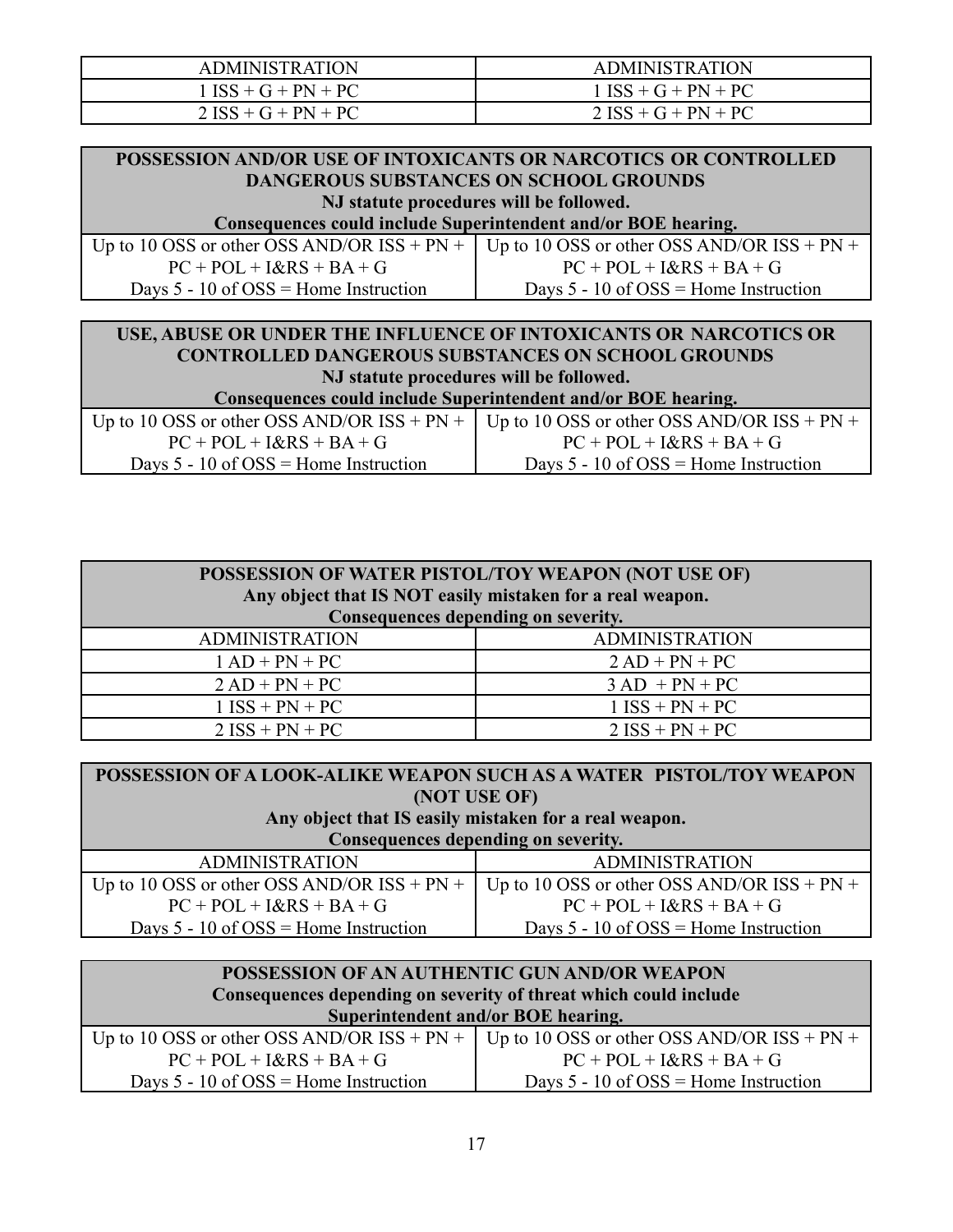#### **UNACCEPTABLE OR INAPPROPRIATE USE OF COMPUTER EQUIPMENT To include Internet, desktop functions and vandalism.**

30 days suspension from computer use for EACH  $offset = PN + PC$ Financial restitution or replacement may be required.

#### **POSSESSION AND USE OF ELECTRONIC DEVICES**

**A student who brings a remote activated paging device on the school property (whether school is in session or not) is violating both a school rule and the New Jersey State Law 2C:33-19. A student who brings a remote activated paging device to school may be subject to consequences from the school as well as law enforcement authorities.**

**Cell phones, radios, headsets, cassettes, CD players, MP3 players, laser pointers, and other types of electronic devices are not permitted to be used in the school building. Such devices will be confiscated and the students will be subject to the consequences for breaking school rules. Parents/guardians are required to come to the school and pick-up any confiscated items. In the event that the parent/guardian is unable to pick-up the phone, any person listed on the emergency card can pick-up the phone. The person must be over 18. Any confiscated items will not be given back to the student.**

**Device should be brought to the Main Office after dismissal, only after a parent has been contacted and someone will be picking up the device.**

| $SW + TEACHER CONFISCATES ITEM +$        | $SW + TEACHER CONFISCATES ITEM +$        |
|------------------------------------------|------------------------------------------|
| <b>GIVES BACK TO STUDENT AFTERSCHOOL</b> | <b>GIVES BACK TO STUDENT AFTERSCHOOL</b> |
| $SW + TEACHER CONFISCATES ITEM +$        | $SW + TEACHER CONFISCATES ITEM +$        |
| $PN + PC + PARENT PICK-UP$               | $PN + PARENT PICK-UP$                    |
| $1 TD + TEACHER CONFISCATES ITEM +$      | $1 TD + TEACHER CONFISCATES ITEM +$      |
| $PN + PC + PARENT PICK-UP$               | $PN + PC + PARENT PICK-UP$               |
|                                          | ADDITIONAL TD AT TEACHER                 |
|                                          | <b>DISCRETION</b>                        |

#### **LATE TO CLASS WITHOUT A PASS – GRADES 5-9 CLASSROOM TEACHER WILL CALL STUDENT'S PREVIOUS TEACHER TO CONFIRM**  $NA$  1 TD + PN + PC

| <b>CUTTING CLASS</b> |                       |  |
|----------------------|-----------------------|--|
| NA                   | $1 TD + PN + PC$      |  |
|                      | $2 TD + PN + PC$      |  |
|                      | $2 AD + PN + PC$      |  |
|                      | $1$ ISS + PN + PC     |  |
|                      | <b>ADMINISTRATION</b> |  |

| USE OF LOCKER AT INAPPROPRIATE TIME (5 - 9 Only)                 |                          |
|------------------------------------------------------------------|--------------------------|
| Consequences to be administered by staff that observed behavior. |                          |
| NA                                                               | $SW + PN$                |
|                                                                  | $1 TD + PN$              |
|                                                                  | ADDITIONAL TD AT TEACHER |
|                                                                  | $DISCRETION + PN + PC$   |